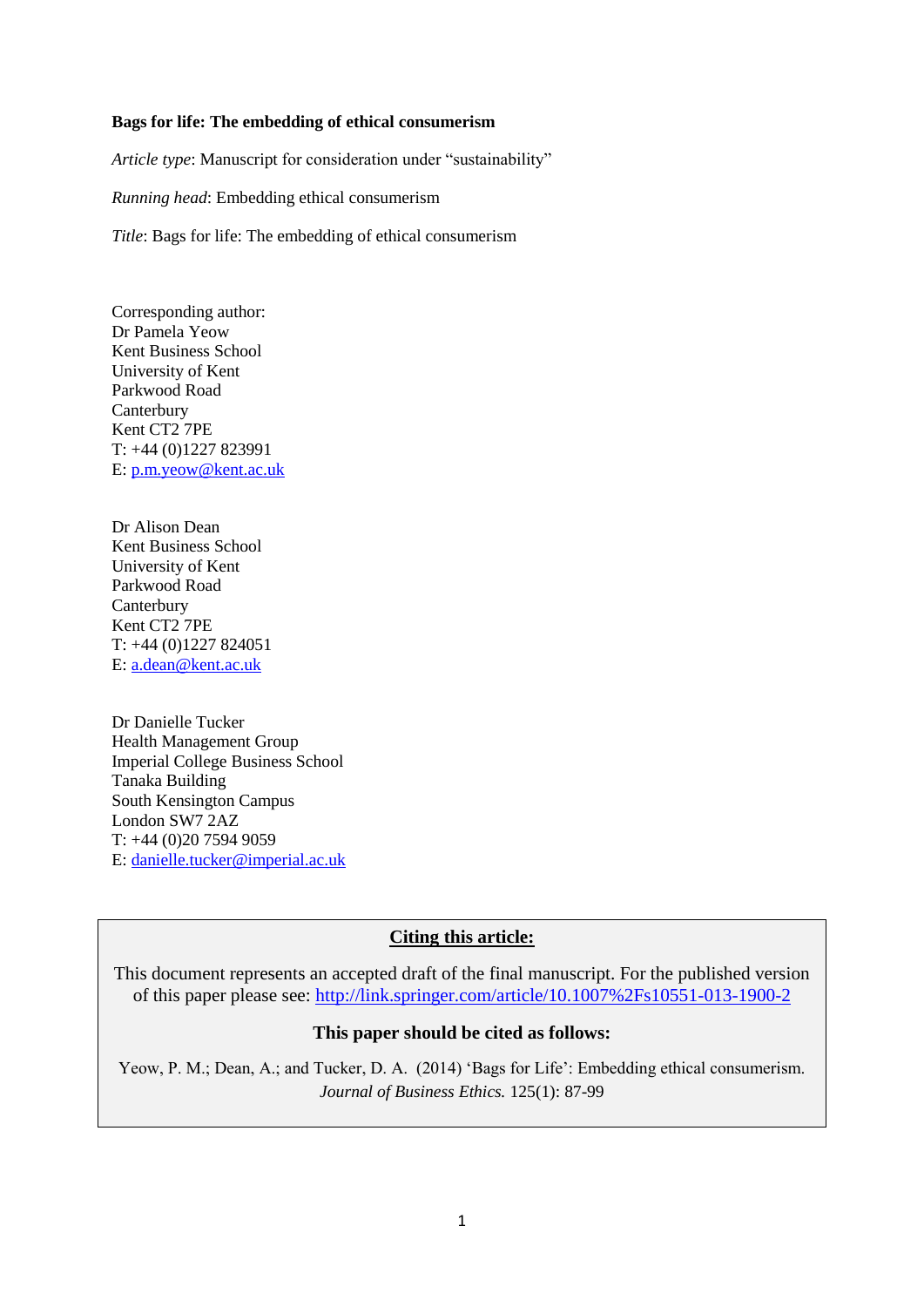**Abstract**: The aim of this paper is to understand why some ethical behaviours fail to embed, and importantly what can be done about it. We address this by looking at an example where ethical behaviour has not become the norm, i.e. the widespread, habitual, use of 'bags for life'. This is an interesting case because whilst a consistent message of 'saving the environment' has been the basis of the promotion of 'bags for life' in the United Kingdom for many years, their uptake has only recently become more widespread and still remains at low levels. Through an exploratory study, we unpack some of the contextual barriers which may influence ethical consumerism. We do this by examining the attitudes which influenced people to start using 'bags for life', and how people persuade others to use 'bags for life'. We use a case study analysis to try and understand why ethical behaviour change has stalled and not become sustained. We find that both individuals and institutions play a significant interaction role in encouraging a sustained behavioural change towards ethical consumerism.

**Key words**: Attitude-intention-behaviour gap, embedding behaviour change, environment plastic bags, ethical consumerism

#### **Abbreviations**

BBC – British Broadcasting Corporation.

BRC - British Retail Consortium, a leading trade association in the United Kingdom (UK) representing all forms of retailers.

DEFRA – Department for Environment, Food and Rural Affairs, a UK government department responsible for policy and regulations on the environment, food and rural affairs.

WRAP – WRAP is funded by all four governments across the UK and the EU and run programmes in England, Scotland, Wales and Northern Ireland to help people recycle more and waste less, both at home and at work.

## Figures

Figure 1: Number of bags issued compared with proportion of bags issued

Figure 2: 'Bags for Life' Timeline (t=0, Spring 2010)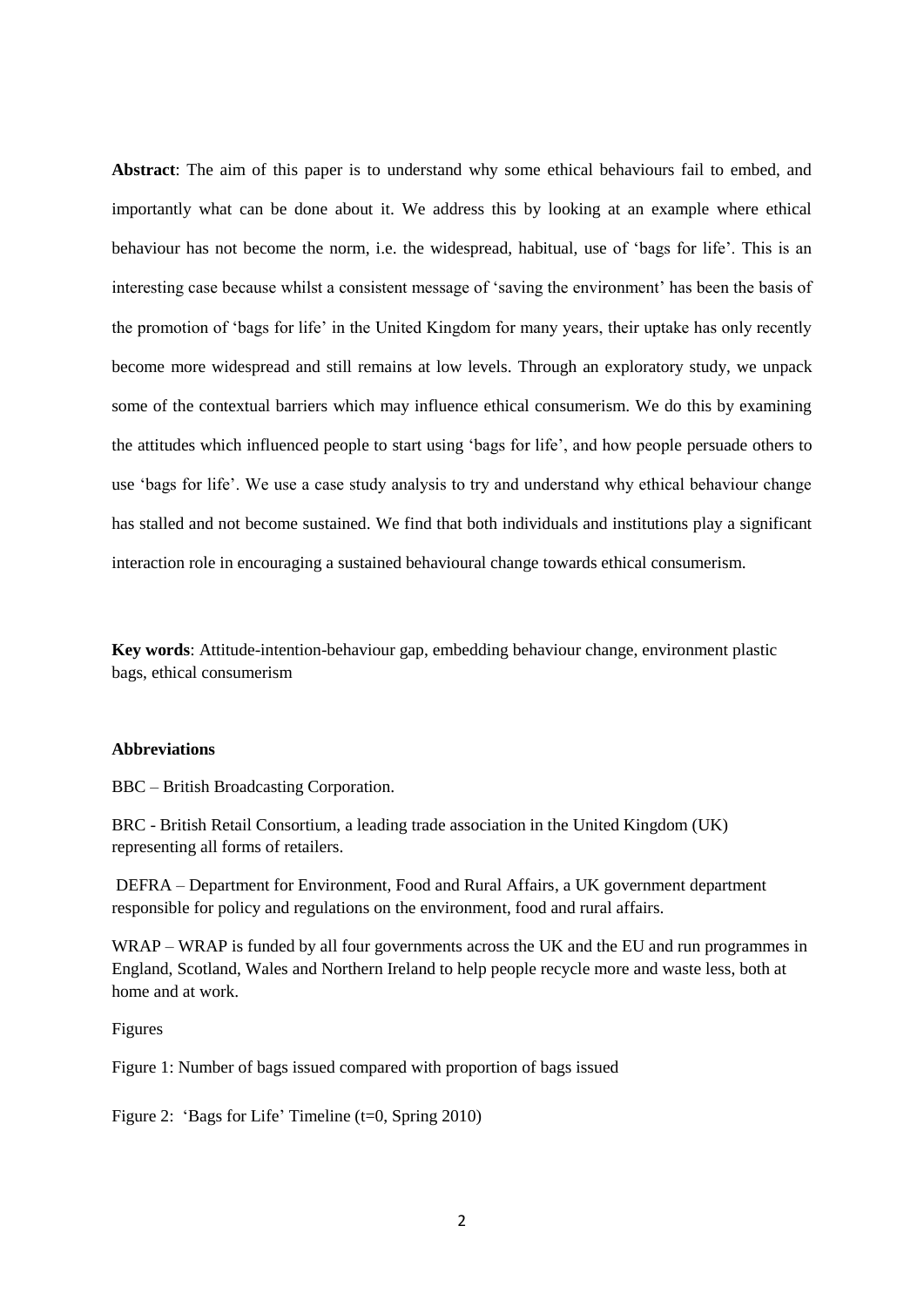#### **Introduction**

While ethical consumerism has existed for centuries, it is only within the last three decades that it has moved from a niche concern to a mainstream phenomenon (Low and Davenport, 2007) attracting growing academic interest across a range of disciplines from psychology through sociology and anthropology to business (Newholm and Shaw, 2007, p.253; Papaoikonomou et al., 2012). According to DEFRA (2007, cited in Haddock-Fraser, 2010), "62% of adults claim to have become more environmentally active in recent years". In the past decade consumers' attitudes towards ethical issues have become of increasing relevance to businesses, so much so that they are now considered a key aspect of business strategy (British Retail Consortium (BRC), 2010). Consumers and businesses alike are beginning to realise the importance of customer values and how meeting demands is critical if they wish to gain competitive advantage. According to Bray et al. (2011) and Cooper-Martin and Holbrook (1993) the definition of ethical consumer behaviour is "decision-making, purchases and other consumption experiences that are affected by the consumer's ethical concerns." Reduction in packaging and excess material is one area where ethical consumerism and business ethics meet.

The aim of this paper is to understand why some ethical behaviours fail to embed, and importantly what can be done about it. We address this by looking at the example of the ownership *and* usage of 'bags for life'. 'Bag for life' is the common term in the United Kingdom (UK) to describe a reusable shopping bag, a type of bag that is intentionally designed to be reused several times. These are seen to be the alternative to single use plastic or paper bags. This is an interesting case because whilst a consistent message of 'saving the environment' has been the basis of the promotion of 'bags for life' in the UK for many years, their uptake has only recently become more widespread, and in terms of total bags provided, still remains at low levels.

Single-use plastic bags have become ubiquitous and the environmental impact of their disposal is well documented (Sharp et al., 2010). James and Grant (2003) and Lewis, Verghese and Fitzpatrick (2010) found that polymer-based 'bags for life' have lower environmental impacts than all types of singleuse bags. Furthermore, they point out that degradable single-use bags have similar greenhouse and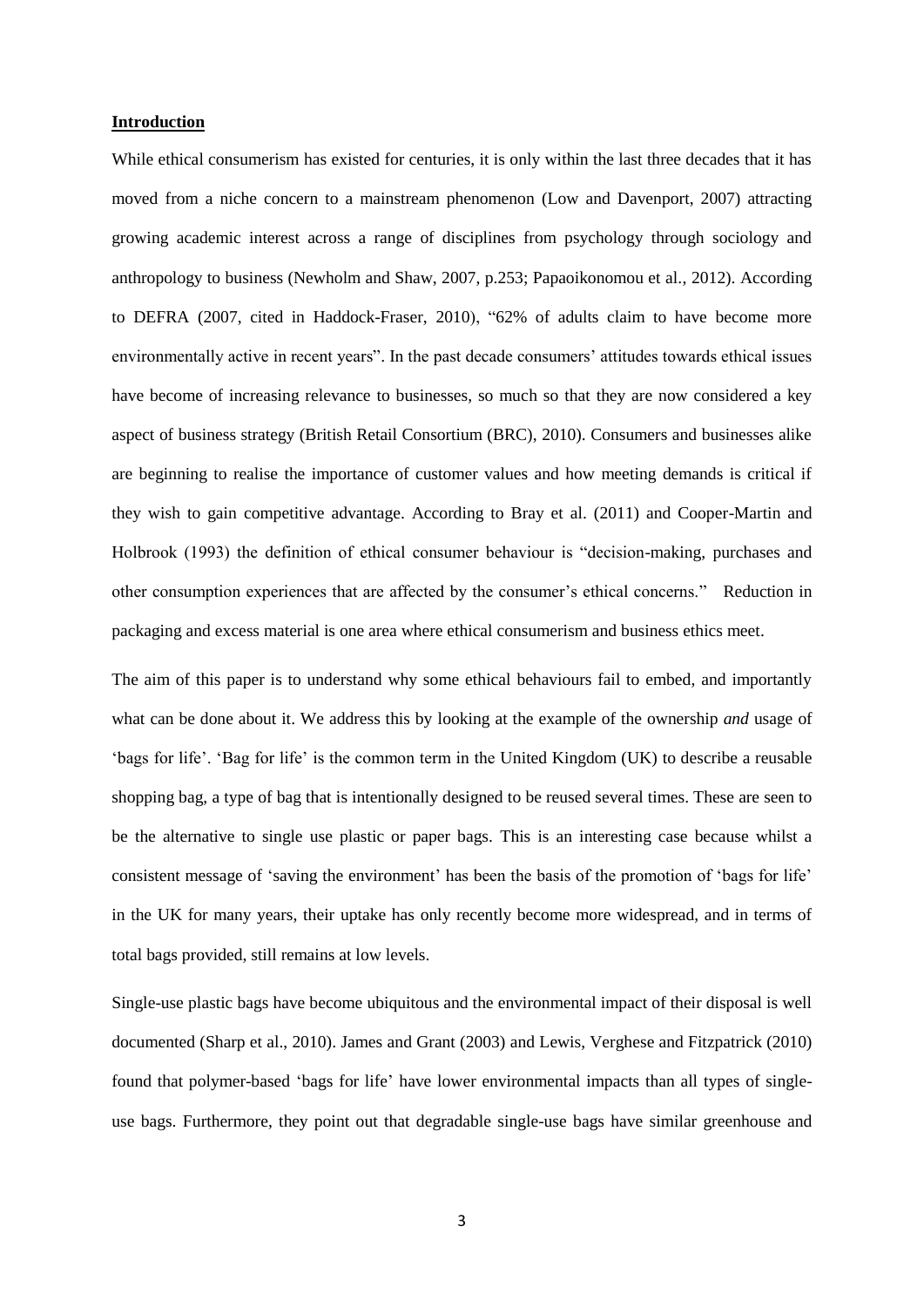water pollution effects to traditional single-use (non-degradable) bags. Litter impact was found to be lowest for the 'bags for life' too.

In 2005, WRAP commissioned a study into consumer use of and attitudes towards free single-use plastic bags and 'bags for life' (Andrew Irving Associates, 2005). It was found that whereas threequarters of their sample were aware of 'bags for life', only one-third had ever purchased a 'bag for life'. Of those, only one-third used their bag every time they went shopping. A large minority of these 'bags for life' purchasers said that they used theirs very occasionally. Significantly, re-usage of 'bags for life' occurred only if and when respondents remembered to do so. Barriers to re-usage also included the reluctance to use another store's 'bag for life' when shopping in any given store, not wanting to appear 'cheap', and an unwillingness to put non-food items into a bag previously used for food shopping, particularly where contamination could occur.

A variety of initiatives to reduce the impact of plastic bags on the environment have been introduced around the world, ranging from outright bans at community, regional and national level by government, through government imposed taxes and retailer levied charges to voluntary action by retailers, manufacturers and consumers (Roach, 2008; BBC News, 2008). In the UK in January 2007, it was reported in a British broadsheet that Marks and Spencer had launched an environmental strategy which included ending the distribution of free single-use carrier bags. In 2008, the BRC and seven of Britain's then major supermarket chains agreed with the UK Governments to reduce the number of single-use carrier bags provided to customers by 50% by Spring 2009 compared with 2006 levels (WRAP, 2010). We refer to this as 'the voluntary agreement' throughout this paper. Results in July 2009 showed that a 48% reduction had been achieved since 2006 (WRAP, 2010). However, results for subsequent years following the end of the voluntary agreement - 2010 and 2011 showed the number of single-use bags provided had risen again year-on-year by 5% and 5.4% respectively (WRAP, 2012). Research by Hayabuchi, et al. (2005) examining retail outlets that had instigated their own voluntary programmes to encourage consumers to reuse plastic bags, suggests that without legislative enforcement, a reduction in the use of single-use plastic bags by more than 50% is unlikely. Although 'bags for life' were introduced as an alternative to single-use bags, the proportion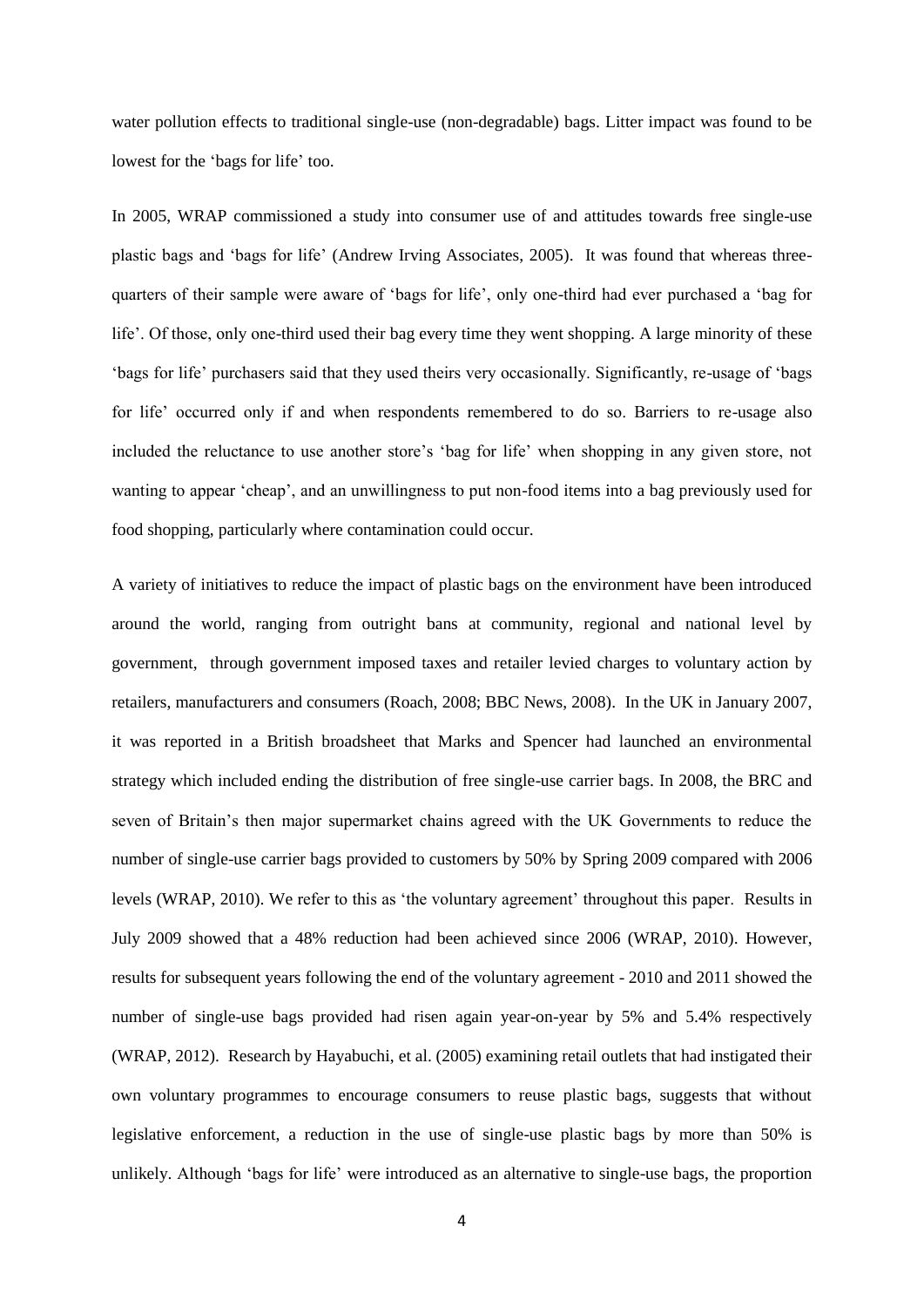of single-use bags as percentage of total bags issued has remained roughly stable at 95% since 2009 and that of 'bags for life' at 5% (WRAP, 2012). This would suggest that the use of 'bags for life' in the period 2009 -2012 had not become sufficiently embedded and integrated behaviour (May and Finch, 2009) to lead to a continued substitution of 'bags for life' for single-use bags at the point of issue (see figure 1).

# INSERT FIGURE 1 ABOUT HERE (Figure 1: Number of bags issued compared with proportion of bags issued)

Increasing social concern about the environment is reflected in the growth in consumers' interest in ethical consumption (Newholm and Shaw, 2007; The Co-operative Group, 2012). Despite this, authors (Auger and Devinney, 2007; Bray et al., 2011; Carrigan and Attala, 2001; Carrington et al., 2010; Chatzidakis et al., 2007; Cowe and Williams, 2000; d'Astous and Legendre, 2009; Papaoikonomou et al., 2012) point to an attitude-behaviour gap where although people may express a positive attitude toward being ethical or socially responsible in their consumption, they do not always act on that attitude.

This paper uses a variety of case study data and participant surveys to consider whether a switch to 'bags for life' has embedded since the report on carrier bag usage to WRAP in 2005 (Andrew Irving Associates, 2005). Our findings show that an attitude-behaviour gap still exists in the UK and is not being reduced. We investigate the role of context, specifically the role of supermarkets/retailers, as a pivotal reinforcing mechanism in achieving enduring behaviour change.

## **Attitude-behaviour gap**

While numbers of studies in ethical consumption have shown an intention to behave ethically (e.g., Carrigan et al., 2004; Low and Davenport, 2007), authors (e.g., Auger and Devinney, 2007; Bray et al., 2011; Carrigan and Attalla, 2001; Carrigan et al., 2011; d'Astous and Legendre, 2009; Papaoikonomou et al., 2012) have also identified that there is a "significant difference between what consumers say about the importance of consumption-related ethical issues and their actual behaviour" (d'Astous and Legendre, 2009, p. 255). Cowe and Williams (2000) labelled this the 30:3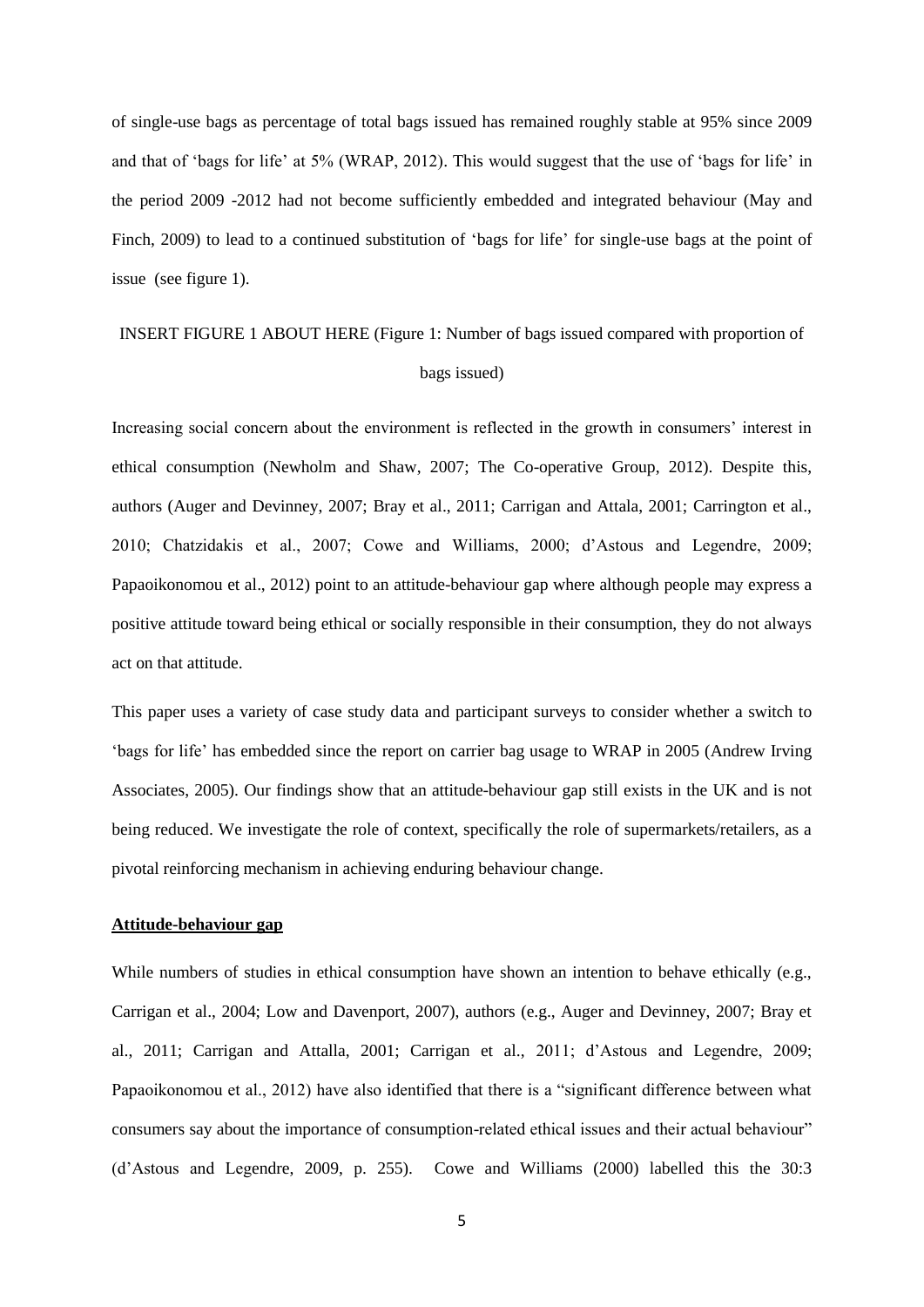phenomenon – in their study while 30% of UK consumers claimed to espouse ethical standards only 3% of purchases examined reflected those standards. This phenomenon has been labelled the attitudebehaviour gap (e.g., Boulstridge and Carrigan, 2000). Moser and Dilling (2007) in their exploration of changing responses to climate change demonstrated that providing more information did not necessarily lead to more action and that merely convincing people that a problem existed did not mean they would act on it. This implies that although people may make statements indicating an awareness of the arguments in favour using 'bags for life', they will not necessarily do so.

One explanation for the gap is that social desirability bias leads to inflated measures of consumers' intentions (Auger and Devinney, 2007; Carrigan and Attalla, 2001). Griskevicius et al. (2010) found that some people espoused "green" behaviour because they wished to appear superior to others and were thus status motivated. However, Carrington et al. (2010) argue that social desirability bias only partially explains the gap.

Bray et al. (2011) identify two theoretical approaches to understanding ethical decision making. The first is based on philosophical principles (Vitell et al., 2001) in which individuals make an ethical judgement based on rules/obligations and the consequences of taking action (Bray et al., 2011). This judgement informs both intention *and* behaviour. The second is based on the theory of reasoned action (Ajzen and Fishbein, 1980) and the theory of planned behaviour (Ajzen, 1991). Briefly, the theory of reasoned action argues that, in a given situation, behaviour is a direct function of intention, which in turn is a function of individual attitudes and subjective (social) norms (Ajzen and Fishbein, 1980). Ajzen's (1991) later included a further factor, perceived behavioural control: individual perceptions of societal pressure and individual control over the action. Armitage and Conner (2001) in a meta-analysis confirmed that the theory of planned behaviour was a good predictor of behavioural intentions and a reasonably good predictor of actual behaviour. However, even they concede that 80 per cent of the variance in people's behaviour was unexplained by factors in the theory. Later authors (e.g., Shaw et al., 2000) added additional factors to attitude such as ethical obligation and selfidentity; however the basic premise of a direct functional link remained. Bray et al. (2011) argued that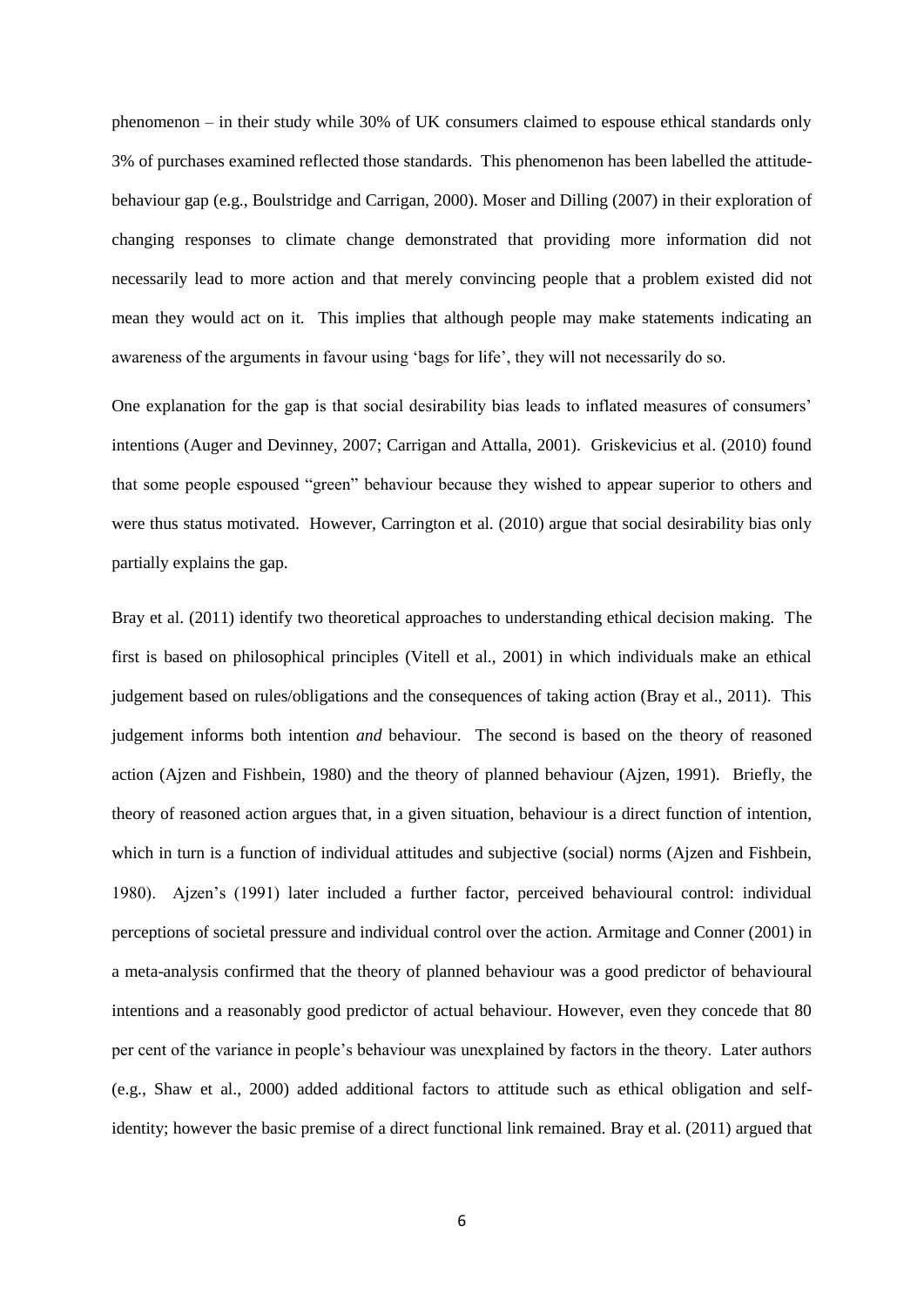theory of planned behaviour models failed to take into account the attitude-behaviour gap identified in empirical studies.

A number of more recent studies (e.g., Chatizidakis et al., 2007) have sought to explain the attitudebehaviour gap by considering not simply the attitude-intention gap, but by also considering the intention-behaviour gap. Specifically they have looked for causes and impediments that may prevent the translation of intention into action.

Chatzidakis et al. (2007) explored the justifications used by consumers to explain the discrepancy between their attitude and behaviour, categorizing them on the basis of Strutton et al's (1994) classification of rationalisations of norm-violating behaviour (known as neutralisation techniques). They identified four types: denial of responsibility (factors outside the consumer's control affect behaviour – cost, lack of information, inadequate availability or promotion); appeal to higher loyalties (financial constraints, convenience, inferiority of product); denial of injury or of benefit (changing behaviour would overall have little effect on the problem it was intended to solve or would make little difference); condemning the condemners (those advocating change are worse offenders themselves). D'Astous and Legendre (2009) in a study to develop a scale for appraising why consumers do not behave ethically used three types of justification: economic rationalism; economic development reality; and government dependency. An economic rationalism argument is one in which consumers think that to behave in a socially responsible manner is more costly to them than the benefits they receive; an economic development reality argument is one in which consumers think that to achieve economic growth and improve / maintain acceptable standards of living, ethical considerations have to be put aside (so costs outweigh benefits at a macro-level); a government dependency argument is one in which consumers take their lead from government cues, in other words if there is no government action to enforce socially responsible behaviour it is not viewed as having important consequences.

Both Chatzidakis et al. (2007) and d'Astous and Legendre (2009) argue that inclusion of the moderating effect of neutralisation techniques increases the explanatory power of the theory of planned behaviour (Ajzen, 1991). D'Astous and Legendre's (2009) framework treats (lack of)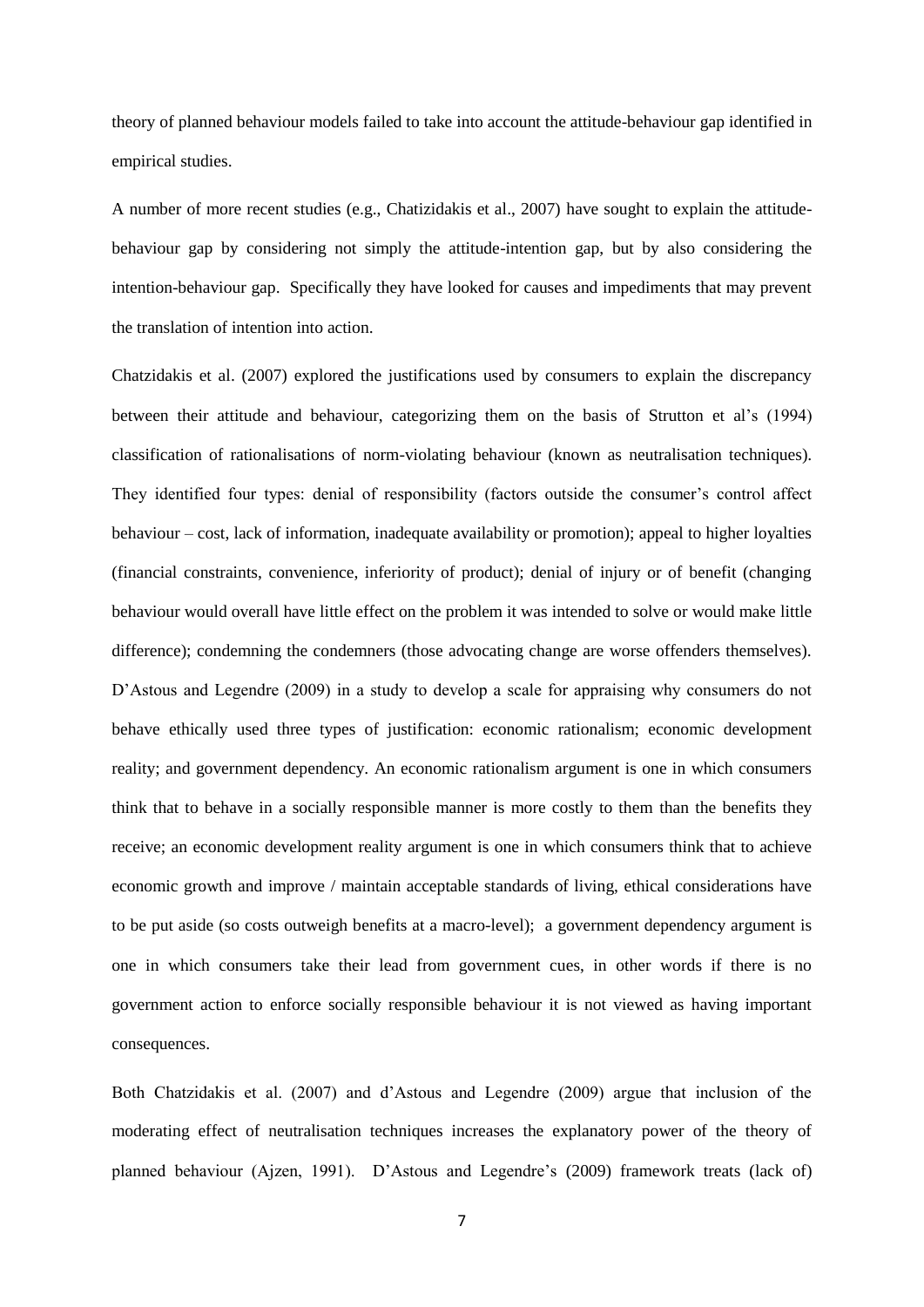knowledge and perceived (in)effectiveness as antecedents to economic rationalization, economic development reality and government dependency justifications for not adopting socially responsible behaviour. They argue that these antecedents have a moderating effect on the adoption of such justifications such that they were found to be used less where knowledge about socially responsible behaviour and/or consumers' perceived effectiveness (belief their actions would make a difference) were greater. Whilst the studies above are concerned with cognitive justifications stemming from personally constructed rationalisations, other studies suggest more externally influenced barriers. Bray et al. (2011) used focus group data to identify factors impeding ethical behaviour despite ethical intentions (i.e., barriers to behaving ethically). They identified seven barriers: price sensitivity, personal experience, ethical obligation, lack of information, quality of goods, inertia, and cynicism (Bray et al., 2011). In our view, these factors represent a combination of external barriers (for example, price and quality) and neutralization techniques (for example, ethical obligation). The importance of barriers to ethical consumerism is also demonstrated by Moser and Dilling (2007, p.494) who argue that "for communication to facilitate a desired social change, it must accomplish two things: sufficiently elevate and maintain the motivation to change a practice or policy and at the same time contribute to lowering the barriers to doing so".

Both Chatizidakis et al. (2007) and d'Astous and Legendre (2009) suggest that an understanding of how consumers use neutralisation techniques to justify not changing behaviour can be used to formulate appropriate communication strategies which directly address those techniques themselves. Bray et al. (2011) suggest that by developing strategies to reduce the barriers between intention and action sustained behaviour change is easier to achieve. They argue that taking this intention-behaviour stage into account increases the predictive power of attitude-behaviour models.

In applying these theories to practice, WRAP's commissioned research into carrier bags usage and attitudes (Andrew Irving Associates, 2005) found that a 'bag for life' was re-used *if and when* respondents remember to do so. Therefore the embedding of ethical consumer behaviour (e.g. the uptake of 'bags for life') is not an isolated action; it is more complex. The literature tells us about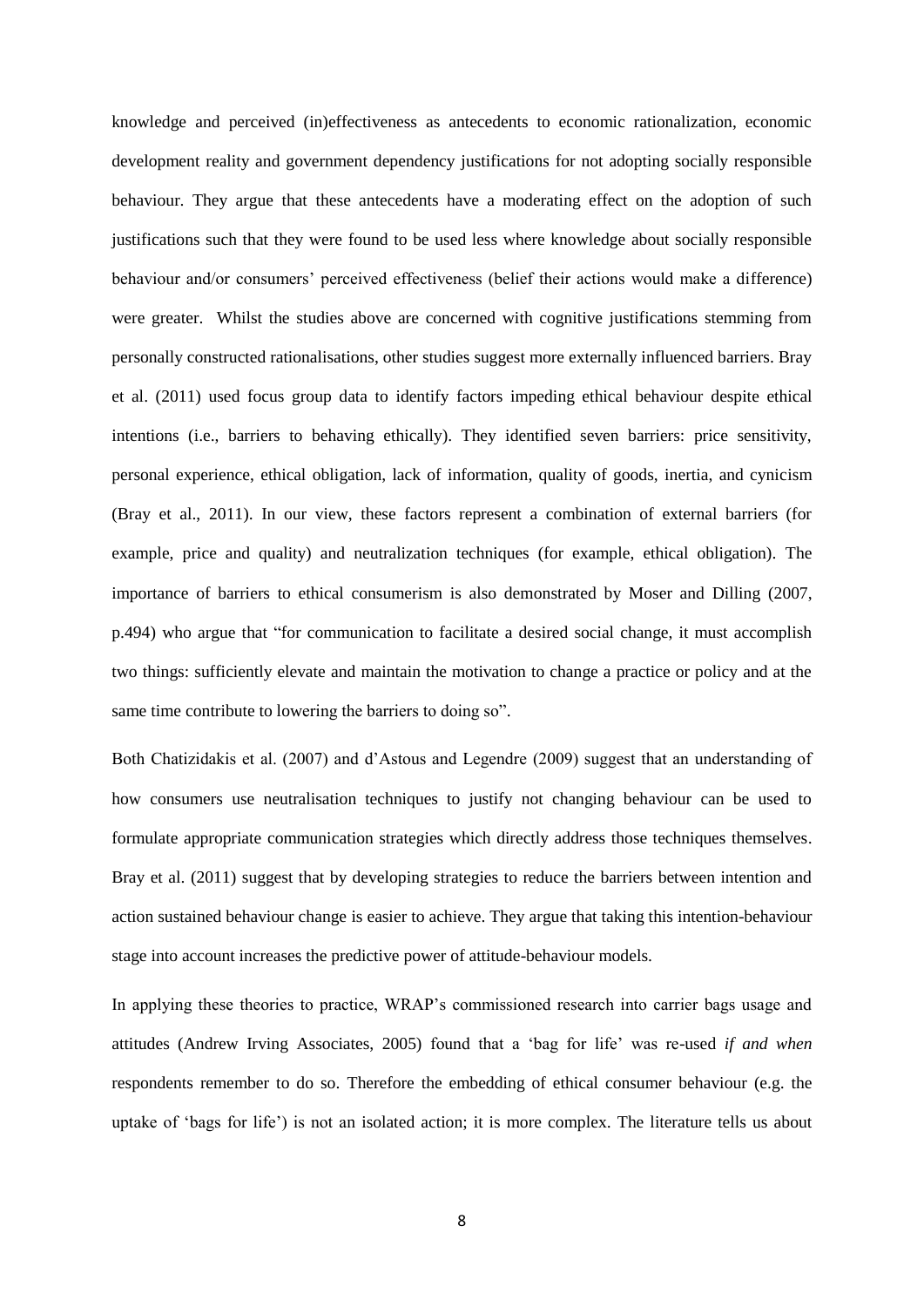justifications and neutralization techniques; what it does not tell us is what the role context plays in creating or overcoming barriers to this behaviour.

#### **The Importance of Context**

Carrington et al. (2010, p. 142) argue that since the majority of ethical consumer behaviour models are "built on a cognitive progression: (1) beliefs determine attitudes, (2) attitudes lead to intentions and (3) intentions inform behaviour", there is a tendency to treat intentions as *determining* behaviour. They highlight the importance of (1) the consumer's implementation plans (2) the actual behaviour control (whether the individual has the choice or ability to carry out the action) (3) the situational context of the individual. Implementation plans will reduce the moderation effects of behavioural control and environment/situational context.

Carrigan et al. (2011) argue that the role of social context in reducing the attitude-behaviour gap has been less explored. Consumers are "people engaged in socially embedded everyday practices" in which consumption is "deeply intertwined with social relations and norms" (Carrigan et al., 2011, p. 516). Achieving individual behavioural change requires changes not only in the habits of the individual but also in the social norms and relations surrounding the individual. This includes changing the environmental factors that would otherwise cue habitual behaviour and highlights the importance of collective actors in facilitating change (Carrigan et al., 2011).

Banerjee's (1992) model of herd behaviour discusses how people learn from and conform to behaviours of others. People tend to imitate the actions of those around them, those they trust and those who appear to have expertise. This suggests that embedding consumerism behaviours is a social process influenced by trusted persons close to the individual. Therefore friends and family have a significant influence.

Bikhchandani et al.'s (1998) informational cascade model suggest that this persuasive but fragile herd behaviour occurs because cascades are triggered by the choices of individuals which are in the public domain and are easily accessible to decision makers. According to Carrigan et al. (2011), influential individuals set normalising standards and play a role in establishing innovation, making changed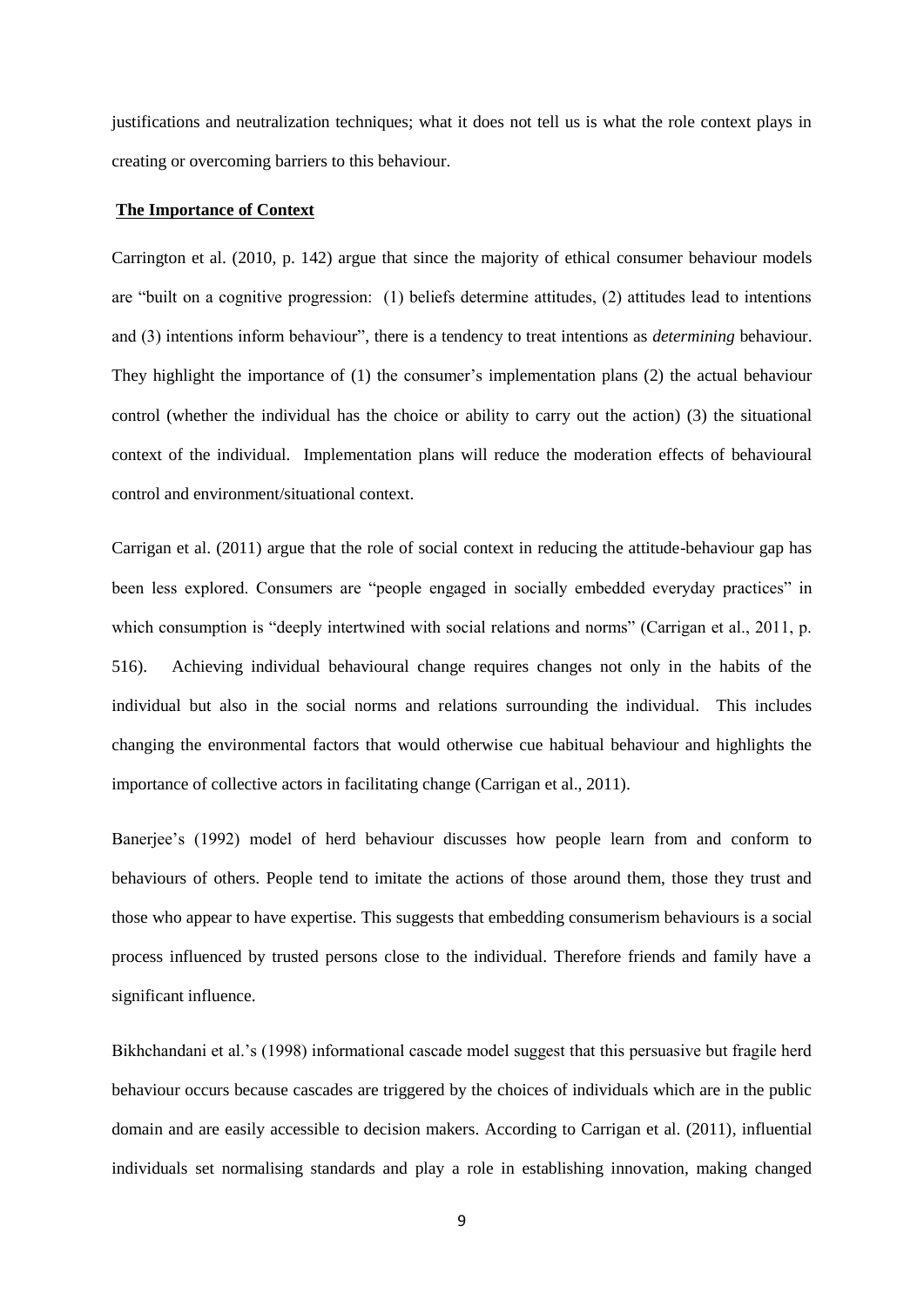behaviour socially acceptable (e.g. celebrity endorsements). Diffusion of innovation highlights the importance of opinion-leaders (Katz and Lazarsfeld, 1955; Rogers, 2003) in the adoption of ideas (Greenhalgh et al, 2004:602). Opinion leaders will have a positive impact on the implementation of new behaviour or behaviour changes. Bray et al (2011) highlight the importance of exposure in lowering barriers. The influence of popular media and governments may act as a catalyst in making the issues salient (d'Astous and Legendre, 2009). Haddock-Fraser (2010) suggested that the role of the media may be one (of many) components communicating corporate environmental performance as well as servicing the information needs of more direct stakeholders such as consumers, investors, employees and associated businesses. She found that "the Daily Mail campaign against carrier bag use by retailers…provides an example of how successful change to mainstream attitudes and behaviours can be led by the media" (p.32).

Carrigan et al. (2011) argue that organisations that are "interested in advancing sustainable lifestyles" (e.g., supermarkets in the 'bags for life' case) should "facilitate change through the implementation of targeted and effective" information provision at the point at which habits are susceptible to change *combined with* disruption of the environment in which the habitual behaviour occurs prior to that behaviour occurring. We emphasise the role of environmental context in giving appropriate cues and in disrupting habitual behaviour so as to instigate and reinforce behaviour change. We discuss the strategic contextual role of supermarkets in this process.

This has resonance with the work of Moser and Dilling (2007) who suggested that the saliency of the message needs to be supported by action and incentive at the point at which the individual has the opportunity to make intention, action. In this paper we argue that the role of the situational context is to turn knowing into doing.

Combining the literatures above, it is clear that the act of embedding behaviour is a processual one with a series of stages and factors that can impede the transformation of attitudes into behaviour. We therefore propose an exploratory model chronologising the process of embedding behaviour in terms of the persuasive statements used. At the early stage, we would expect most persuasive statements to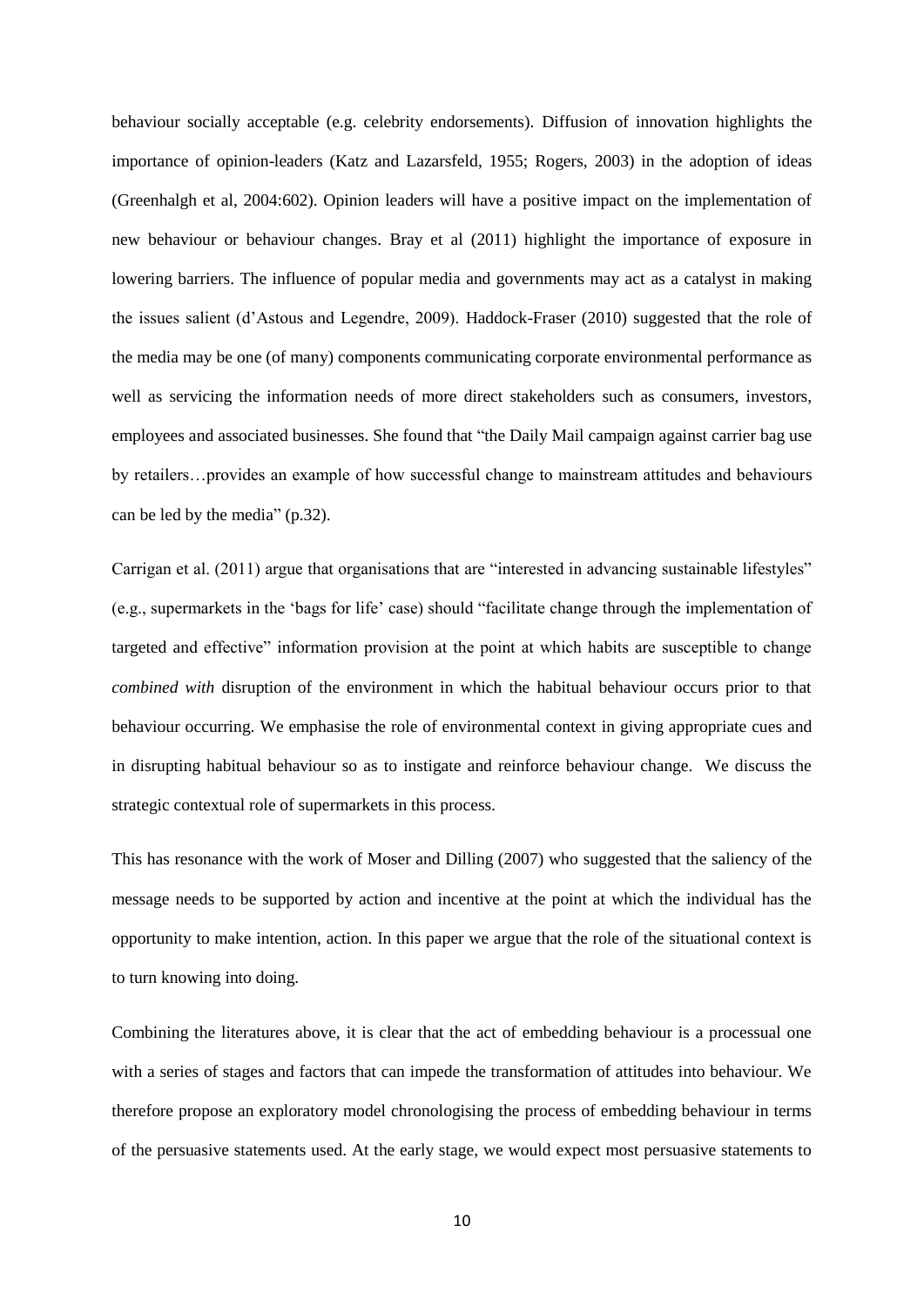focus on attitude for example, knowledge about the environment, understanding the environmental effects of use of plastic bags, and the social pressure of their peers and role models behaving in such a manner. At the next stage, the statements will focus on the attitude-intention gap, where these will centre on statements surrounding utilitarian benefits of using 'bags for life'. A follow-on stage focuses on the intention-behaviour gap where we will have greater understanding of the importance of 'bags for life'; however statements will focus on how to turn that into an action. At this point, we will perceive a higher percentage of uptake, but we might then expect the focus of statements to switch back to attitude to address later adopters.

This proposed model extends the current literature in understanding the attitude-behaviour gap in an empirical setting. It identifies stages that these gaps occur so that both institutional and individual interventions can be appropriately focused. This is a significant shift from current literature. Current literature has identified the various potential causes of the attitude-behavioural gap. What this paper proposes to do is to go one step further and identify which interventions might work at various embedding stages.

## **Present study**

In this exploratory study, we begin to unpack some of the contextual barriers which may influence ethical consumerism. We use a case study analysis to try and understand why this instance of ethical behaviour change has stalled at 5% of total bags issued and the use of 'bags for life' has not become sustained, embedded behaviour such that a much larger proportion of total bags issued are 'bags for life'. We do this by examining the attitudes which influenced people to use 'bags for life', and how people persuade others to take up 'bags for life'. Therefore, research question one is 'What are the consumers' attitudes towards the importance of the use of bags for life?'.

Due to the effect of social desirability on measures of consumers' intentions (Auger and Devinney, 2007; Carrigan and Attalla, 2001) it was important that we were able to understand the respondents' underlying motivations. By analysing the persuasive arguments we were able to see the transference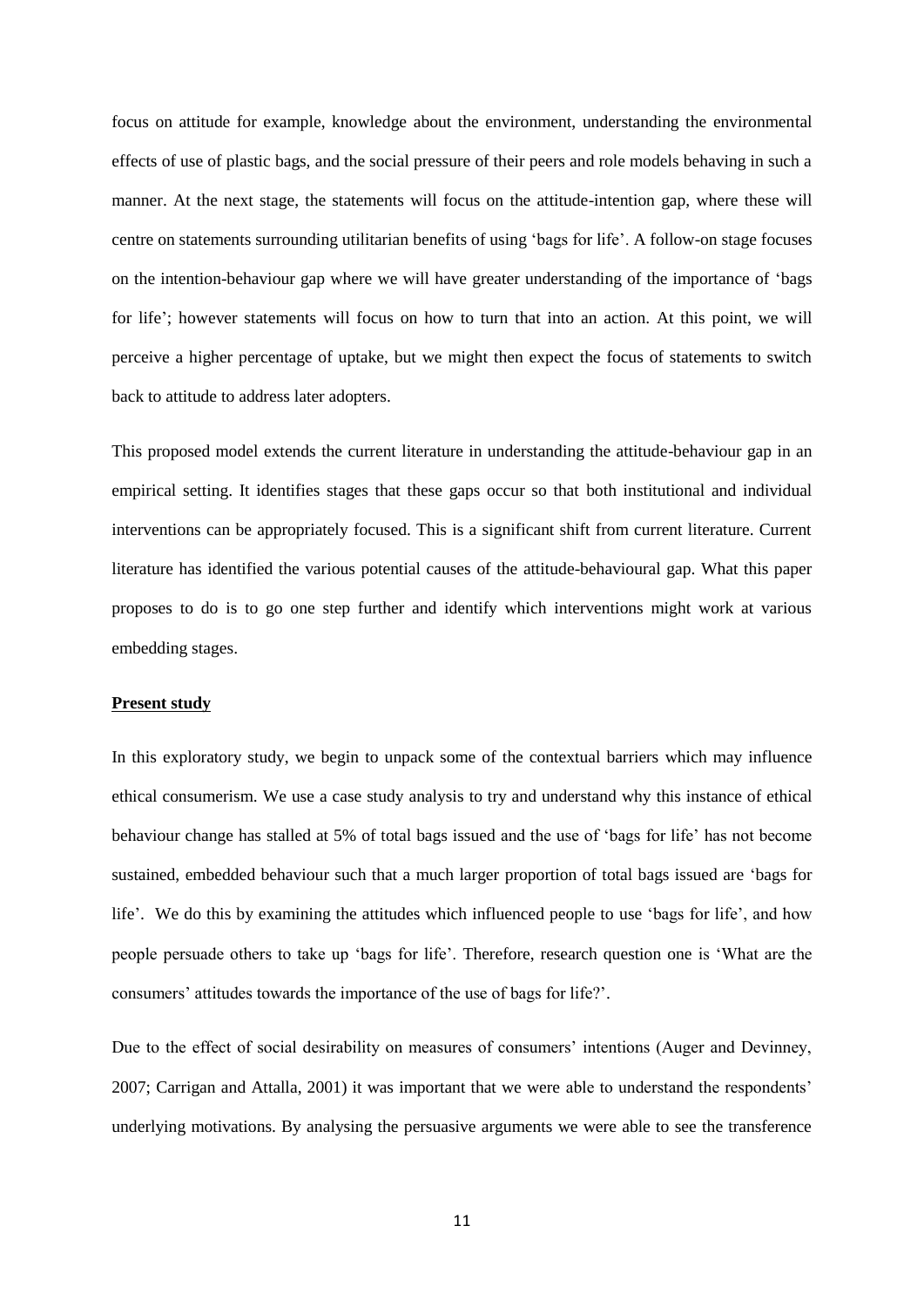of these motivations in encouraging their friends to be ethical. Therefore, research question two is 'How do people translate attitude into behaviour?'.

In exploring potential barriers in the context of the use of 'bags for life', we identified from literature three aspects of context that may be significant. These are immediate social networks (i.e. friends and family), wider influential parties (i.e. media and government) and invested organisations (i.e. supermarkets). We try to identify any potential role that they may play, from the perspective of the consumers. Research question three is 'What aspects of context (media/government, friends and family, supermarkets) are important in changing behaviour towards the use of 'bags for life'?'

#### **Data collection**

We use the example of usage of 'bags for life' in the UK as a longitudinal case study to examine the attitude-behavioural gap in ethical consumption. This represents a good example where despite a number of interventions, ethical behaviour, as expressed in the use of 'bags for life' has not become the more dominant, widespread behaviour (WRAP 2012). While the number of 'bags for life' issued has increased, 'bags for life' as a proportion of total bags issued has remained static at 5% for some years. By taking a holistic approach to studying ethical consumerism we can gain insight to the influencing roles and interconnectedness of various aspects of complex ethical behaviour adoption.

In order to achieve this holistic perspective on the case study we collected data from a variety of sources over a six year period (2006-2012). This included the analysis of over 120 media and press coverage articles covering various 'bags for life' adoption initiatives; 17 publically available commercial or government documents detailing intervention activities and performance measures; ad hoc observation of ethical consumerism forums and social media feeds (especially targeting 'bags for life' threads and ethical consumerism groups), recorded as case notes throughout the period; and the administration of an online questionnaire focusing on the translation of attitudes and behaviours (a full breakdown of our data sources is included in the reviewers' supplementary materials provided). In using these methods we aimed to develop work in this area by observing the changes in attitudes,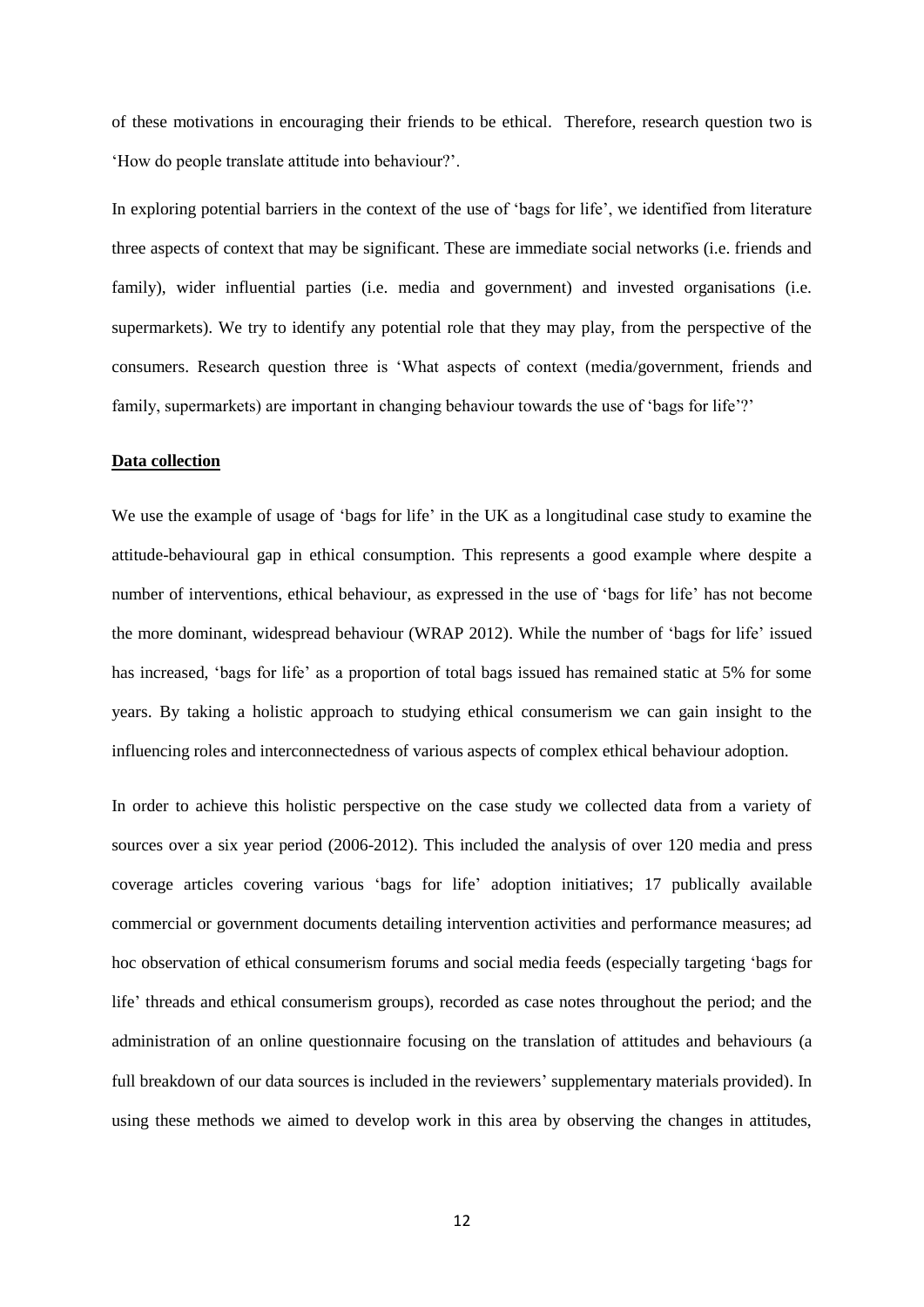intentions and behaviours in a real-time empirical study to understand how behaviour becomes sustained and embedded.

*Online questionnaire:* The data were collected via an on-line questionnaire. The questionnaire was piloted and tested amongst university undergraduates. This formed part of a larger survey investigating ethical consumerism. On-line collection was used to reach a variety of respondents, not just those who shopped at supermarkets. The questionnaire link was posted on several university websites, professional networks and discussion forums, and subsequently snowball sampling was utilised. Although Biernacki and Waldorf (1981) argued that snowball sampling can be biased because it is not random and selects individuals on the basis of social networks, Noy (2008) argues that it is an effective method of deriving knowledge that is dynamic and network-based. Given the importance of networks outlined above, we take the latter view. Effort was made to ensure the format, language and style used in the questionnaire was clear, understandable, aesthetically pleasing and relevant to potential respondents to minimise non-response and the risk of respondents becoming bored or antagonised which could affect the reliability of the questionnaire responses. Answers are retrospective, require participants to remember and accurately recall all the details and only give a snapshot of opinion at a point in time, rather than the development of underlying processes over time.

The online questionnaire consisted of a combination of open and closed questions. The first section of the questionnaire asked respondents about their shopping behaviours, e.g. "how many times a week do you go food shopping at the supermarket?", "when going food shopping which of the following are you most likely to use? (free plastic bags provided at the checkout, plastic bags which you have to pay for at the checkout, I bring my own bags/use a 'bag for life', I try not to use any bags, other) and whether they owned a 'bag for life'. The options for this question, and those below, were derived from the pilot study where open ended questions were used and responses coded to create these categories.

For those respondents who indicated that they did own a 'bag for life' they were asked "how long have you owned a 'bag for life'?" (options ranged from 'less than a month' to 'over 5 years') and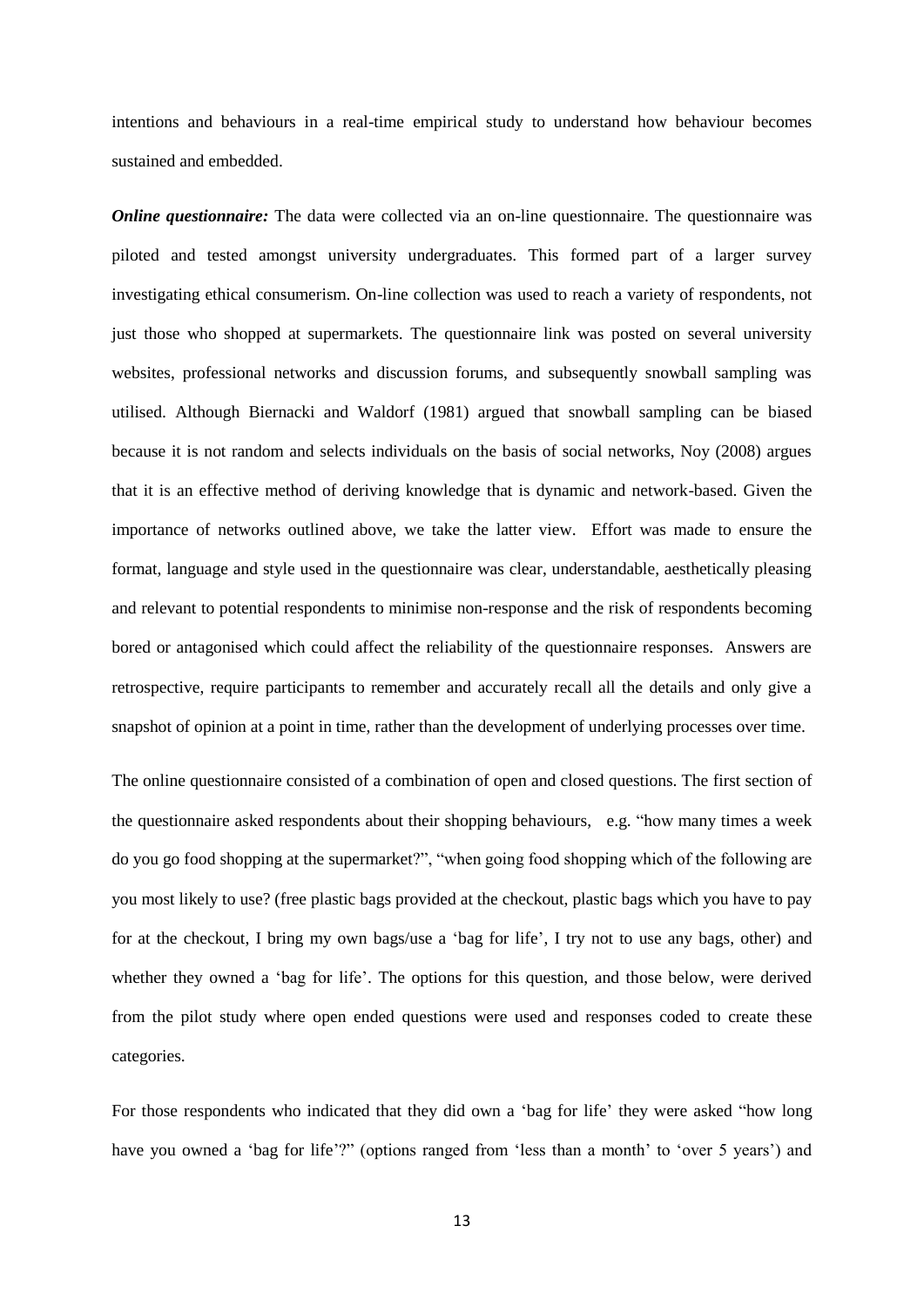"where did you first hear about 'bags for life'?" (through the media (TV, radio, newspapers), through the supermarkets (e.g. at the checkout or through a promotion), from friends and family, other). Respondents were then asked to score a variety of statements based on how much it had encouraged them to start using 'bags for life' on a 5 point Likert scale ranging from 'not important at all' to 'very important'. The statements were: "supermarkets encouraged me to start using 'bags for life'"; "family and friends began using 'bags for life'"; "there was pressure from the media and government to 'do your bit'"; "plastic bags can cause damage to the environment"; "the quality of 'bags for life' bags increased"; they were given away free/on promotion at the supermarket" and "the supermarket started charging for normal plastic bags".

Finally, an open question was posed which asked "If a friend asked you whether they should start using 'bags for life' and why, what would you tell them?". A key element of embedding behaviour change such that it becomes sustained at a collective level is the diffusion of the message for behaviour change throughout social networks, eventually reaching a point at which the new behaviour becomes the social norm rather than the exception/ innovation. The aim of this open question was to capture this element of embeddedness as opposed to the individual's own given reasons for use. By asking them to convey the message to a friend we are asking them to highlight the factors which they think could be the most persuasive thus revealing their underlying motivations for using 'bags for life'.

Given the identification in the literature of possible social desirability bias in self-reported behaviour (Auger and Devinney, 2007; Carrigan et al., 2010; Griskevicius et al, 2010) reporting , a 33-item social desirability scale (Crowne and Marlowe, 1960) was also used to see if the respondents were the type of individuals who would like to portray themselves positively. That is to say, they would attempt to depict themselves as similar to the norms and standards of their society and community. This scale has been tested over the last five decades and has been found to be robust (Loo and Loewen, 2004). An example question would be: "I always try to practise what I preach".

## **Data Analysis:**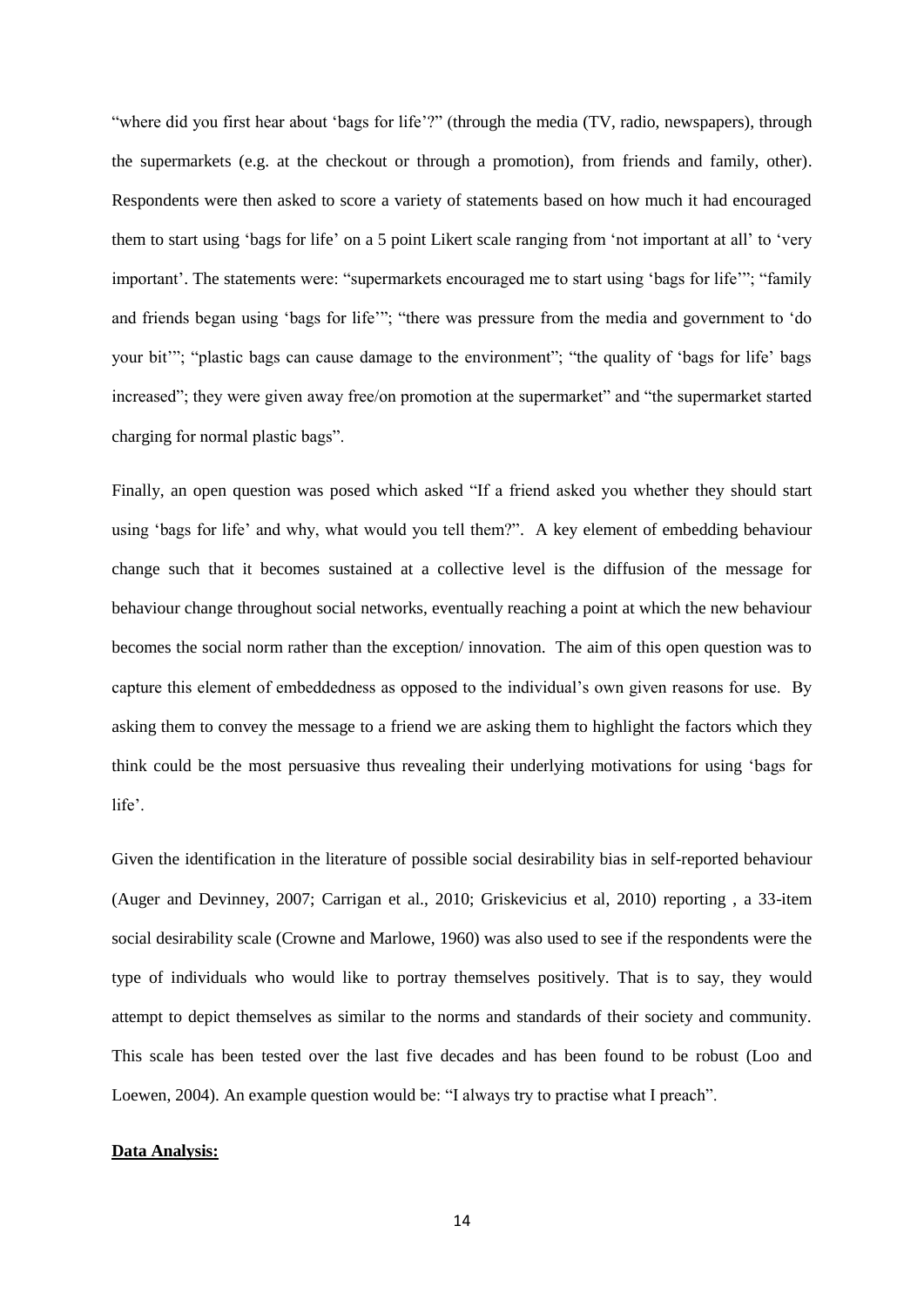Quantitative data from the online questionnaire were exported to a statistical analysis software package (SPSS) where descriptive, correlation and regression analyses were performed. Qualitative data from the questionnaire were analysed using content analysis (Krippendorff, 1980). The authors independently noted dominant themes in the data and coded a representative sample of the responses. Inter-researcher differences were resolved through discussion and reference back to the responses as suggested by Miles and Huberman (1994). The full data set was then coded by one author. Media and documentary evidence were organised chronologically and reviewed by the research team for themes which supported the emerging aspects of context and to add additional explanation to our findings. The roles of various actors (retailers, government, and the public) were analysed and integrated to our overall case study analysis (Greenwood and Hinings, 2006).

## **Findings:**

#### **Descriptive Statistics**

The sample comprised 316 respondents. This sample represents approximately equal proportions of male (49%) and female (51%) respondents, a variety of household income ranges (under £10,000 =  $4.3\%$ ; £10-20,000 = 7.3%; £20-30,000 = 9%; £30-40,000 = 15.8%; £40-50,000 = 10.3%; £50-60,000  $= 13.7\%$ ; £60-70,000 = 11.5%; and £70,000+ = 28.2%) and ethnic groups (White = 86.3%; Mixed = 2.9%; Indian = 1.3%; Black African = 1.3%; Black Caribbean = 0%; Black other = 0%; Chinese = 5%; Other = 3.3%) were included in the sample with white, high earners making up a large group within the sample. To check for bias we checked these demographic variables against the 'bag for life' attitudes measures (used below) for inference that may indicate that they had influenced our findings. No difference in mean scores was found for either gender or ethnic groups for 'bag for life' ownership or the importance of any of our variable in encouraging ownership of 'bags for life'. On this basis we can be confident that any sample misrepresentation on the basis of ethnicity variable did not impact on our findings in this paper. There were however some correlations between household income and the importance of family and friend ( $r=-180$ ,  $p=016$ ), media and government ( $r=196$ ,  $p=0.009$ ), quality of bags (-.164,  $p=.030$ ), and charging for single-use bags (-.150,  $p=.047$ ) with higher household income groups rating these as lower importance in their decision to start using a 'bag for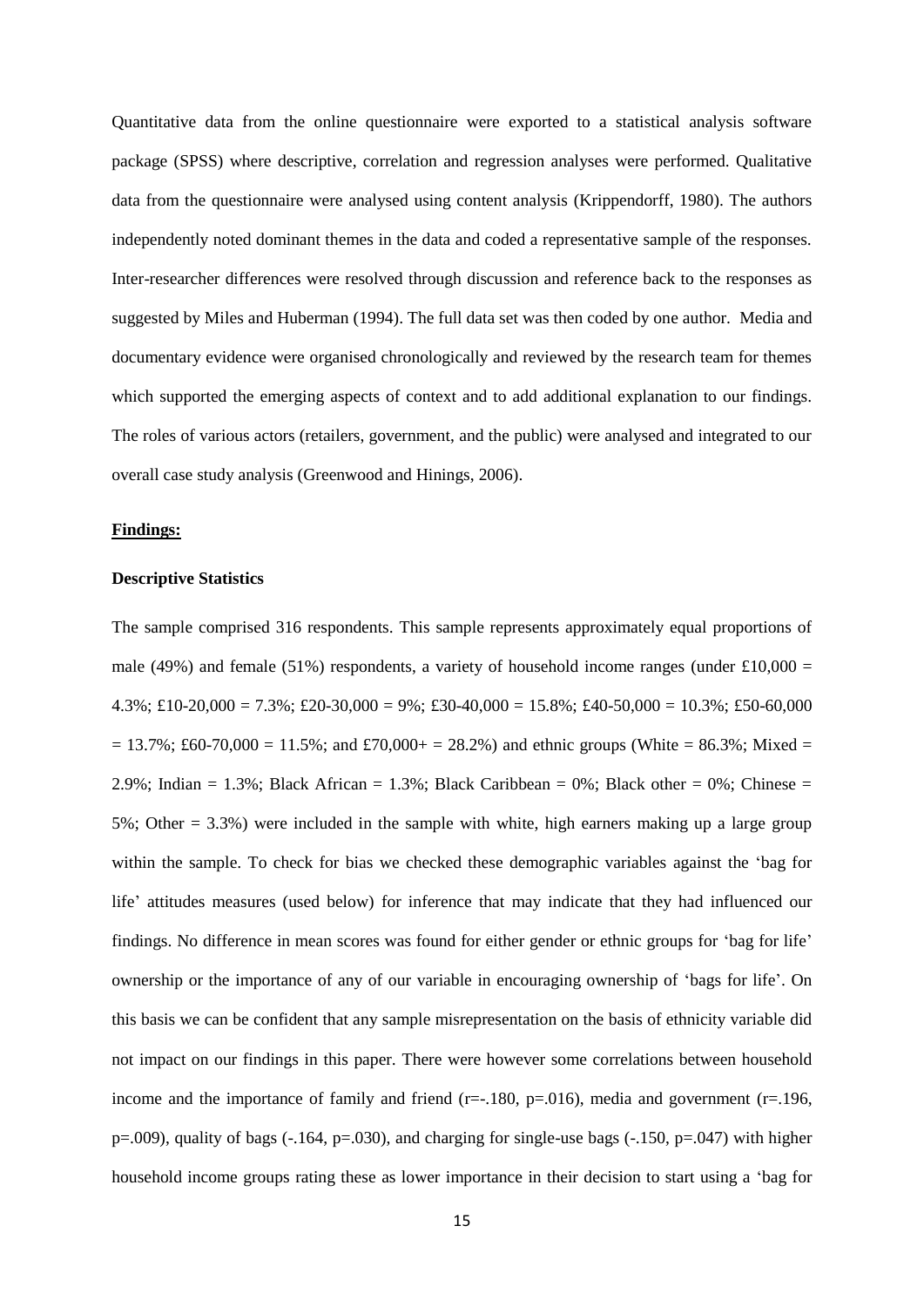life'. Ownership of a 'bag for life' itself (r=-.061, p=.361), the importance of supermarket encouragement (r=-.143, p=.056) and the importance of environmental impact (r=-.052, p=.491) were not significantly correlated with income. This represents an interesting finding on the effectiveness of various uptake interventions which we discuss later. An age range of 50 years (18-68 years, Mean=39 years, SD=11.632) was included in the sample. A majority of respondents went shopping once or twice a week (88.6%), and more than half were regular 'bag for life' users, although 31.6% admitted using free single-use bags regularly. Almost 80% of respondents owned a 'bag for life'. Unless otherwise stated, only respondents who claimed to own a 'bag for life' were asked the remaining questions regarding their use of these bags.

#### **Attitudes towards 'Bags for Life':**

Research question 1 asked what consumers' attitudes were towards the importance of using 'bags for life'. Respondents who used 'bags for life' were asked to what extent they considered various influences were important factors in their decision to start using them (items were rated on a 5 point scale with 5 being extremely important and 1 being not important at all). Table 1 shows the mean scores for each of the factors. The 'environmental impact' was the highest influencing factor on starting to use 'bags for life' (M=4.09, SD=1.172). This would suggest that the main attitude which has led to behaviour is the 'environmental' message.

INSERT TABLE 1 HERE (Table 1: Important influences in uptake of 'Bags for Life')

However, we tested the impact of social desirability on each of these influences. Analysis of the responses to important attitudes revealed that a high score on the influence of environmental impact was positively correlated with high social desirability scores:  $r(182)=0.209$ ,  $p=.005$ . We found that in fact social desirability significantly predicted environmental attitudes:  $R^2 = .044$ ,  $F(1, 180) = 8.261$ , p=.005, which suggests that attributing environmental impact as a reason for using 'bags for life' is a socially desirable answer to give. The importance of the increased quality and desirability of 'bags for life' was also found to be significantly predicted by social desirability r(180)=.171, p=.022,  $R^2$  = .029, F(1, 178)=5.352, p=.022, which suggests additional quality is also a socially desirable response, possibly because it also effects environmental impact. However, we did not find that social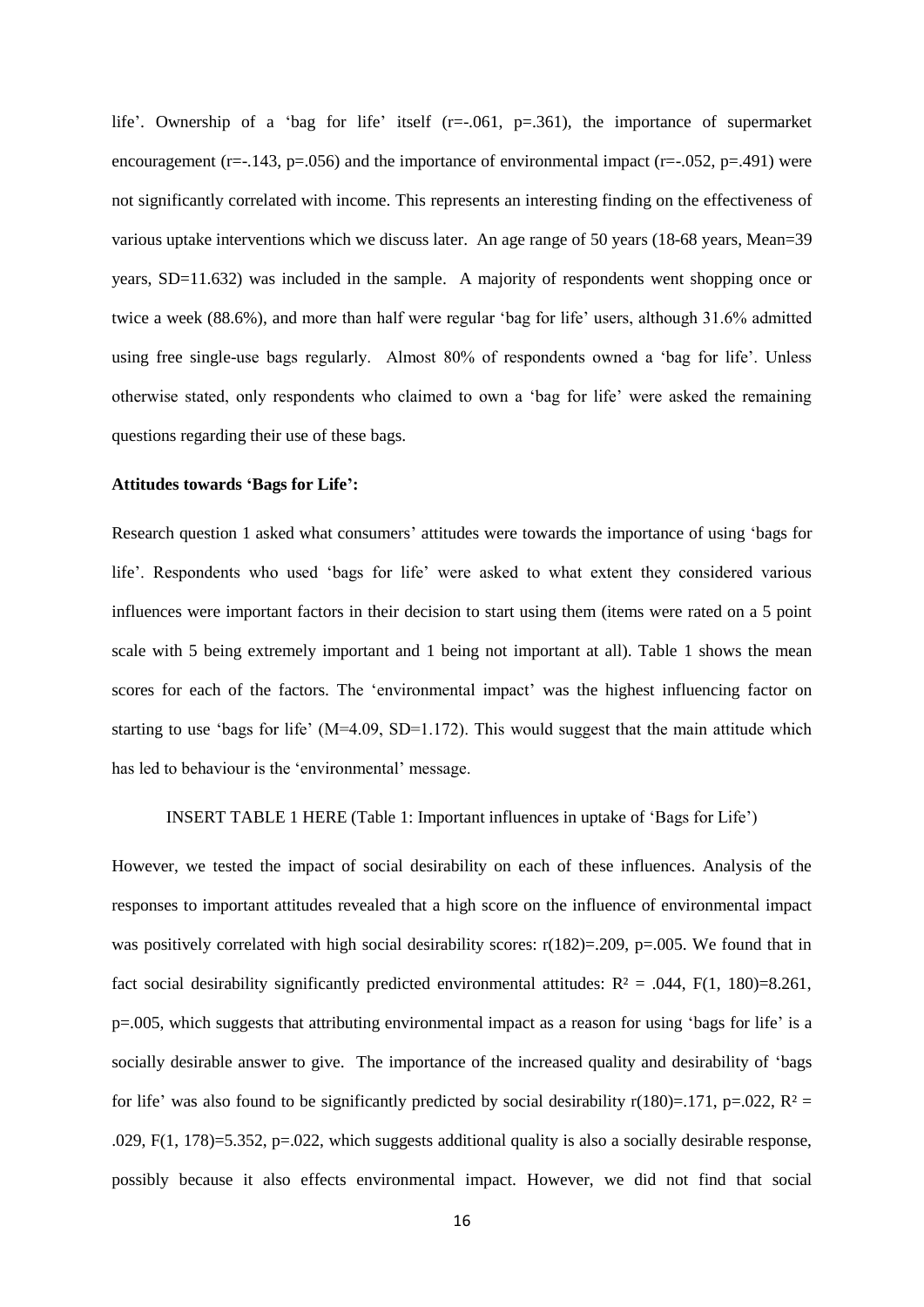desirability was a significant predictor of owning a 'bag for life'  $R^2 = 0.010$ ,  $F(1, 225)=2.356$ ,  $\beta = 102$ , t(224)=1.535, p=.126. The link between social desirability and environmental influences therefore suggest that other attitudes and opinions in the wider context play a role in the decision to use 'bags for life'.

## **Translating attitudes to behaviour:**

Of the 316 surveys completed 163 answered the question "how would you persuade your friends…". Of these 141 were coded based on the following themes: environment (this included responses which talked about reducing waste and conserving or making better use of resources); personal utility (this included responses such as reducing clutter in the home or 'bags for life' being stronger than singleuse bags); personal economics ('bags for life' will reduce costs, save money); social (everyone is doing it, it makes you look good); advice on remembering to use them (keep some in your car; in your handbag). The themes were informed by the literature exploring the reasons for an attitude-behaviour gap in the adoption of socially responsible behaviour. The remaining 24 non-blank responses either simply said "yes" (9 responses), gave a command "do it", "change now" (9 responses) or queried current behaviour action "why are [you] still using one-use carrier bags?" (1 response); 3 responses were uncategorisable and mentioned such things as vulnerability to shoplifting and doing it for one's own reasons (see table 2). Of the 141 coded responses, 62 gave persuasive statements that combined two or more themes (46 gave two themes; 14 gave three and 2 gave four themes). Where three themes were combined in a persuasive statement (14 in all) 10 combined environment and utility with one other theme, with five responses placing environment first and five placing utility first. A further three responses combined environment and economics with either social or advice for remembering to use 'bags for life'; of these two placed economics first.

#### INSERT TABLE 2 ABOUT HERE (Table 2: Primary statement frequency)

The overwhelming number of responses in which environment is the sole or primary theme of the statement suggests that respondents are focusing on changing the attitude of their friends, the first stage in the chronology of embeddedness. However, that utility is the second highest theme used in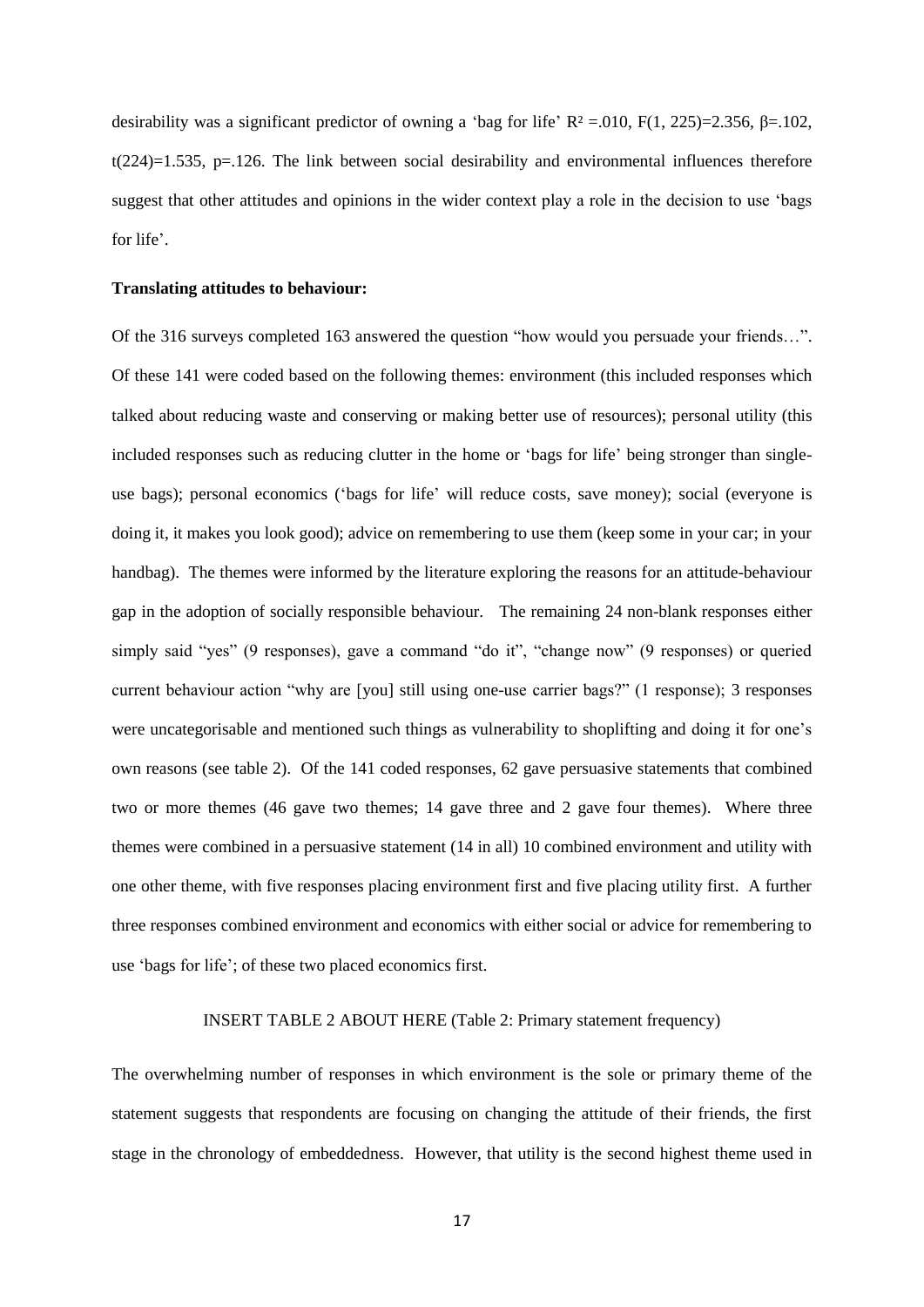statements and is the most often used theme when environment is combined with another theme in a statement suggests that some respondents are also thinking about how to address the attitude-intention gap. The combined statement using both environment and utility is interesting because it both addresses attitude but also anticipates that friends might adopt neutralisation techniques.

#### **Important Aspects of Context:**

We have already mentioned the importance of putting a situational context when trying to understand the gaps between attitudes, behaviour and intention (Carrigan et al, 2011; Moser and Dilling, 2007). Within this exploratory study, we have taken situational context to include the role of institutions such as supermarkets, media and government, and the role of individuals such as friends and family.

#### *Institutional role – Media, Government and Supermarkets*

The data shows that the majority of respondents began using 'bags for life' 3-4 years ago. This corresponds with the 2008 voluntary agreement between BRC, leading supermarkets and the UK governments to reduce single-use carrier bag. While there had been announcements by individual supermarket chains before this, this marked a more widespread and concerted effort by retailers to effect change in consumer behaviour. There are self-reported initiatives of supermarkets to promote 'bags for life' and reduce the visibility of free single-use bags at checkouts during the voluntary agreement. Sainsbury's, for example, promoted free 'bags for life' in April 2007, followed by Marks & Spencer in April 2008 and Morrison's in May 2008. In May 2008 Marks and Spencer also began to charge (5p) for single-use plastic bags. These giveaways were followed in quick succession by the removal of plastic bags from checkout points by Asda  $(1<sup>st</sup>$  June 2008); Tesco's  $(13<sup>th</sup>$  August 2008) and Sainsbury's (1<sup>st</sup> October 2008) and The Co-operative group and its sister Co-operative Societies (various dates 2008).

This increase of activity by supermarkets to support the use of 'bags for life' instead of single-use bags correlates with the time which most of our respondents suggested they began using 'bags for life' (See Figures 1 & 2). In addition, when asked where they heard about 'bags for life' the most popular response was, "from the supermarkets" (67% of respondents). This suggests that the active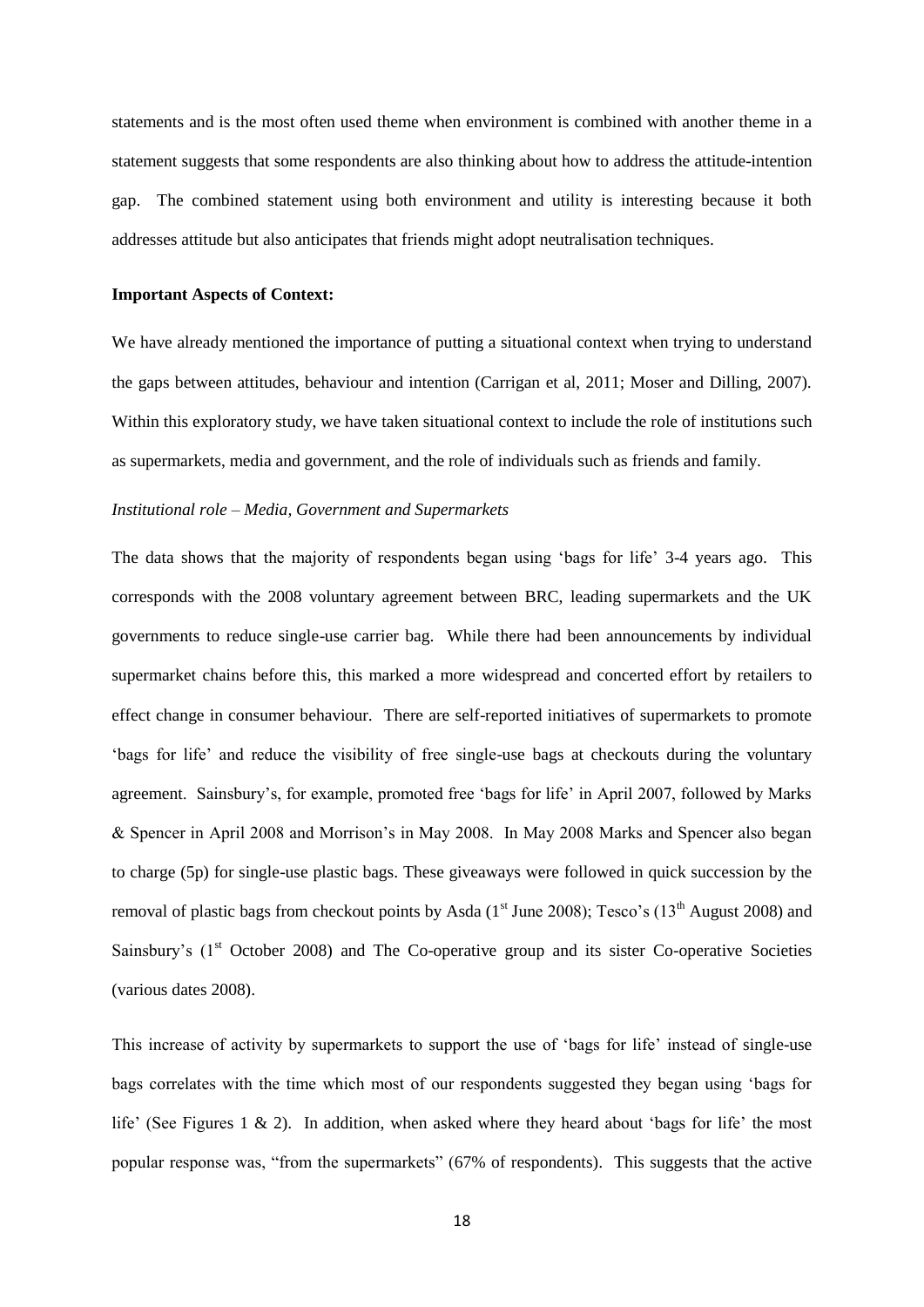involvement of supermarkets in the reduction of single-use bags was a key factor in initiating a change in 'bags for life' usage.

## INSERT FIGURE 2 ABOUT HERE (Figure 2: 'Bags for Life' Timeline (t=0, Spring 2010))

As mentioned above, the citation of environmental factors in the uptake of 'bags for life' was highly correlated with social desirability suggesting that the respondents perceive this to be a reason why they should use 'bags for life', but it also suggests that it may not have been the actual reason for the initial uptake.

If the environmental factors and the desirability/utility of the bag are removed from the list of factors, the next most important factors given for the uptake of 'bags for life' were supermarket related. These were: the encouragement of the supermarket (M=2.98, SD=1.278), the supermarkets charging for plastic bags (M=2.87, SD=1.412), and supermarkets offering free promotional 'bags for life' (M=2.68, SD=1.376), none of which were correlated with social desirability.

It is clear that the media and major supermarkets have had significant roles to play in campaigning towards a reduction in use of single-use bags. Indeed, some of the ways supermarkets have helped include creating an aide memoire (Sainsbury's in April 2008 created 'take an old bag shopping' fridge magnets), charging for single-use bags (generally 5-10 pence per bag) and offering green loyalty points (Sainsbury's and Tesco).

However, once the voluntary agreement ended in 2009 a slow but steady increase in use of single-use bags has been observed. This contrasted sharply with Ireland's reported tax on single-use bags being a dramatic success. In September 2011, the Welsh government imposed a tax on single-use bags, and 10 months later in July 2012, Welsh supermarkets reported reductions of up to 96% in the use of single-use bags since the tax was introduced. In October 2012, it was reported that this tax alone raised £800,000.

This provides strong support for institutions such as the government, media and supermarkets, to play an important role in creating a supportive context for which behaviour change to occur.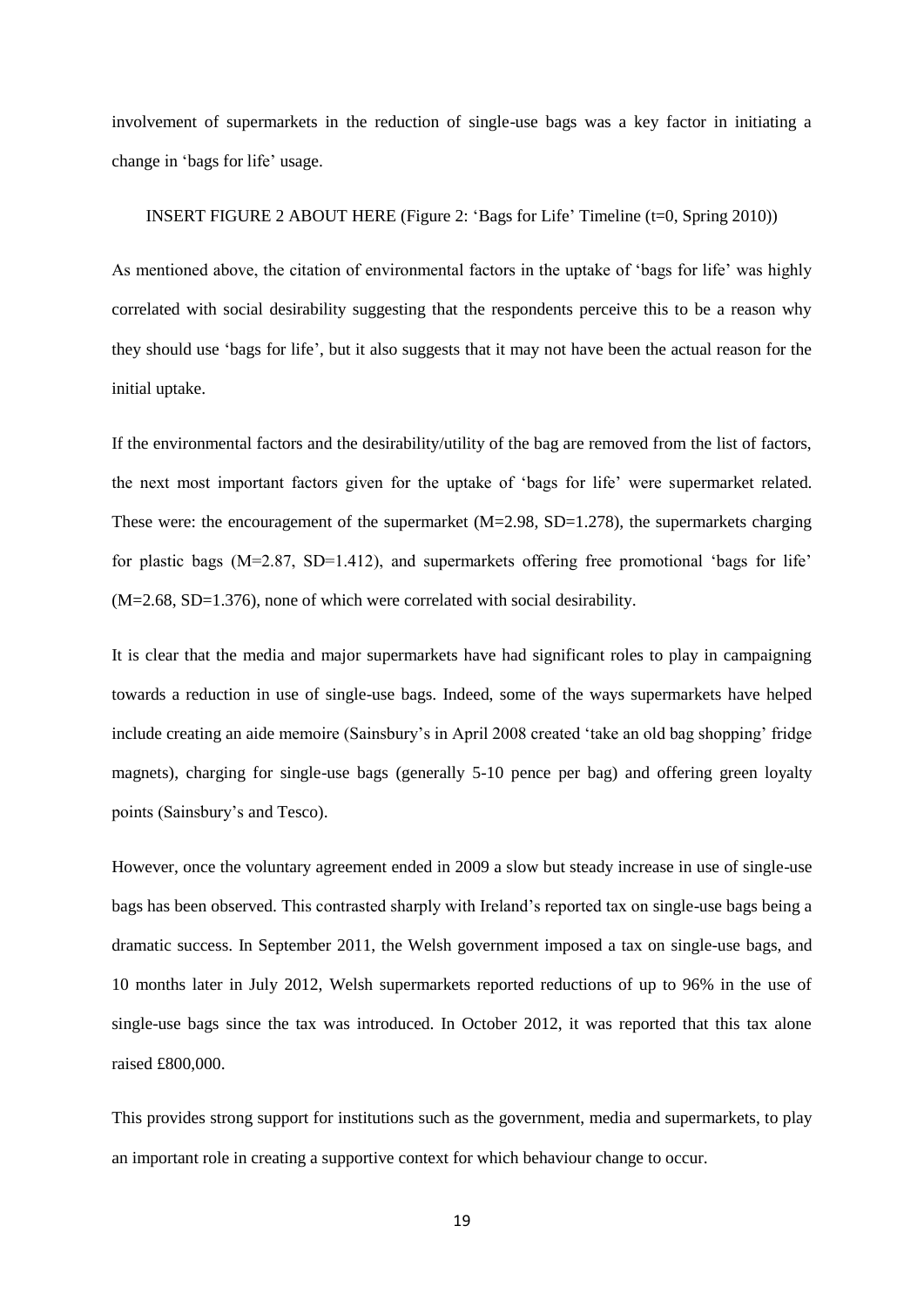#### *Individual role - Friends and Family:*

Friends and family also exert an influence on people's decisions. We were interested in exploring in more detail the themes adopted by our respondents in statements about what they would say to friends and family as part of the process of persuading them to use 'bags for life'. As reported above we compared the relative frequency of the different themes used in the statements and ranked them from high to low to summarise our observations. Representative data of the different themes in the statements are given in Table 2. We can see that environment ranks the highest in terms of theme adopted in statements used to persuade their friends and family. This is followed by personal utility and then advice on remembering. Understanding the persuasive statements will help us draw on some of the ways in which individuals can go about encouraging and influencing others to reuse 'bags for life'.

## **Discussion**

In this study, we drew on the attitude-behaviour gap literature in ethical consumerism and applied it to the example of using of 'bags for life' to explore the relationship between the recognition of the need for changed behaviour, taking action and embedding the action so that it becomes routinized and sustained. We make a contribution to research on embedding ethical behaviours by demonstrating how context might influence the adoption of new behaviours by turning the knowing into doing.

By combining our review of the relevant literature and our empirical study we expand on the exploratory model proposed above which outlines the process of embedding behaviour. Our model proposes that attitudes about 'bags for life' were formed through environmental arguments and social pressures to 'do your bit'. Individual level interventions are important, such as, high profile opinion leaders or the individual's closer social network (i.e. friends and family) in turning these attitudes into intentions. They do this by emphasising the personal economic and utility benefits of the behaviour (e.g. "your house will be less cluttered") to encourage 'bag for life' intentions. There is however, an important role for other collective actors to influence the process and turn intentions into behaviour by reducing the 'I forgot' scenario by reinforcing new behaviour, punishing old behaviour or removing barriers to behaviour (for example, supermarket 'remembering' promotions, charging for single-use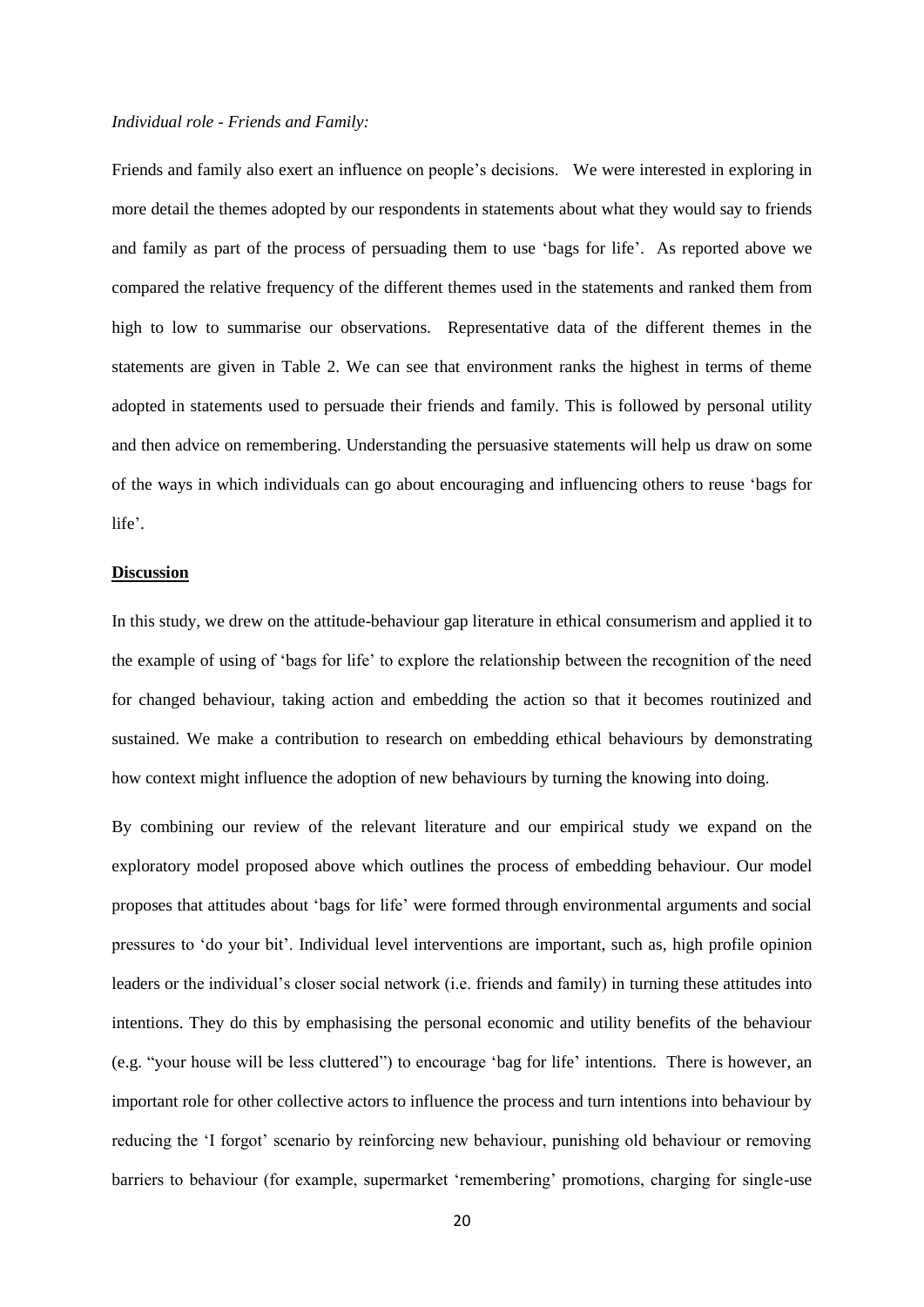bags, or giving reward points). Our case study demonstrated that these activities must continue until behaviour becomes embedded.

An interesting finding emerged which suggested that individuals with a higher household income perceived the influence of the media and family and friends to be less important in influencing their decision to start using 'bags for life'. In addition increasing quality of bags and the introduction of having to pay for single-use bags were also less influential on those with higher household incomes. This would suggest that in future campaigns to increase usage of 'bags for life' particular initiatives may be more effective than others, depending on the target group. For example, for a supermarket whose target demographic tended to be higher income households an initiative focused on charging for single-use bags would be less likely to be effective. The importance of encouragement from supermarkets and environmental impact did not correlate by household income. This is worthy of further study in future research.

Our data found that 80% of our respondents claimed to own at least one 'bag for life', and there was general positivity towards the use of 'bags for life'. However, the proportion of single use bags has not dropped and the proportion of 'bags for life' has not increased (WRAP 2012). This suggests that the use of 'bags for life' has yet to become widely embedded. Evidence of sustained, widely embedded behaviour will emerge if the proportion of single-use bags issued decreases significantly and that of 'bags for life' significantly increases.

So, what will encourage long-term behavioural change? Our data suggest that in the vast majority of our sample, the environmental message has been received and people are very aware of the environmental impact of the use of single-use bags. In this sense, the 'attitude-intention gap' has been narrowed and our sample seems to demonstrate that the message of using 'bags for life' is getting through; whether through environmental messages or the social messages (it's cool to be seen using 'bags for life').

However, what is not so clear is the conversion of the intention to behaviour. There seems still to be a significant 'intention-behaviour' gap. One reason we can identify from respondents' statements, which is supported by the 2005 report to WRAP (Andrew Irving Associates, 2005), is that they forget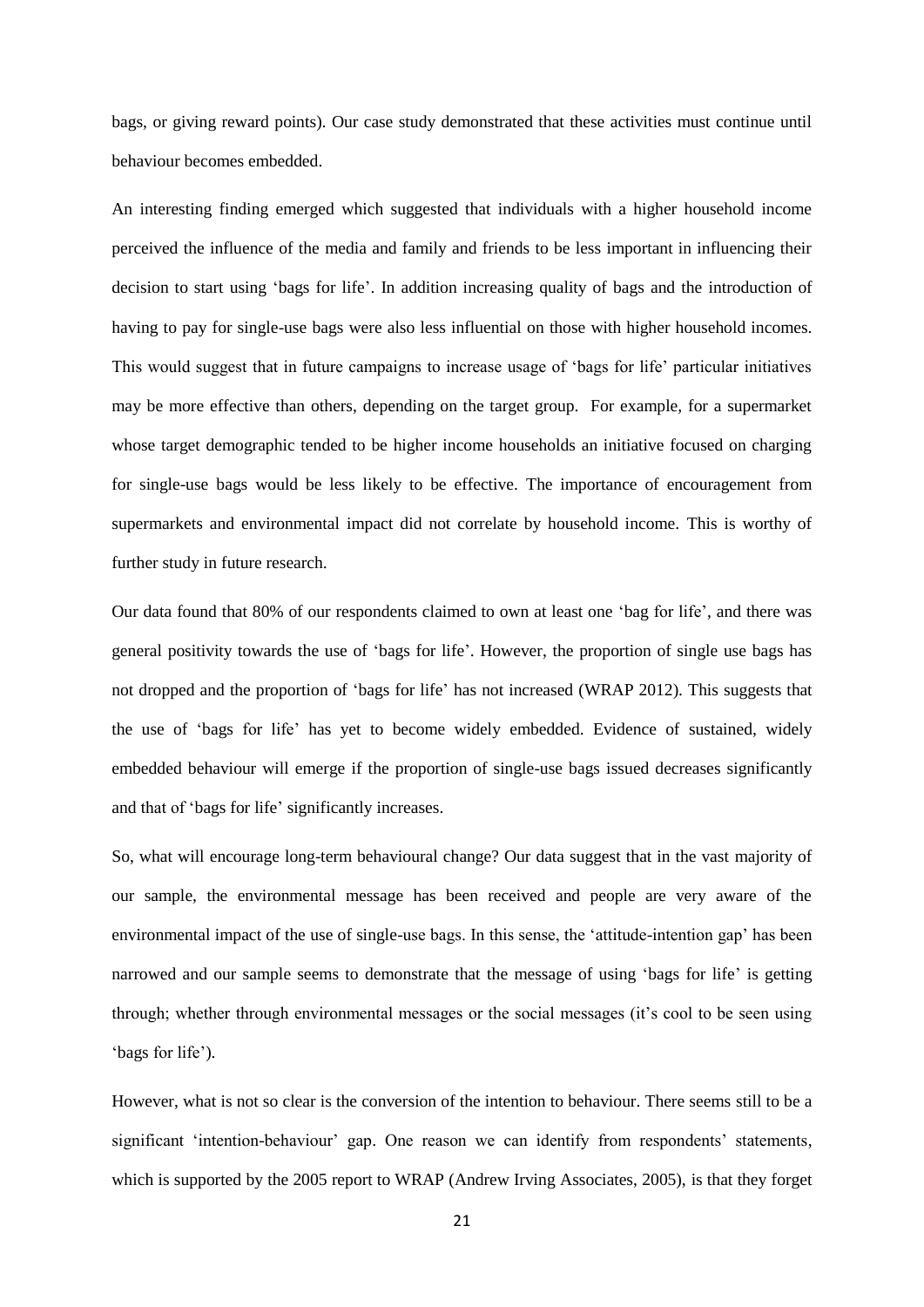to bring their 'bags for life' when going shopping. A few respondents indirectly commented on convenience issues with statements such as "I prefer the nylon bags which fold into their own little bags, as they're a lot smaller than the normal 'bags for life' from supermarkets ... I have three of them in my handbag," and "tend … towards having planned shopping activity,". Although these may be interpreted as the adoption of neutralisation techniques they also point to further actions that supermarkets and high street stores could take regarding design, such as the handbag or pocket-sized 'bags for life' that are now available. Evidence has demonstrated that when the major supermarkets took positive steps to encourage actual behaviour change at the point of purchase (or action), the use of 'bags for life' increased significantly. This suggests that the influence that institutions provide in the situational context can play an important role in converting the already positive attitude into the actual behaviour to use 'bags for life'. Other reasons identified by the 2005 report included the continued use of single-use bags for non-food and high street shopping. This was outside the scope of the survey in this paper but points to suitability/availability of bag-type in a wider context and perhaps indicates why single-use bags are unlikely to be eradicated entirely. Again, this is worthy of further research.

According to Sainsbury's environmental manager, "by working with our customers to achieve this reduction we believe we are bringing about long-term behavioural change" (WRAP, 2010). The Co-Operative Bank agrees with this and in their ethical consumerism report (2009:2), writes that although the "idea of ethical purchasing is now well established amongst many consumers, there is still a long way to go if we are all going to adopt the low carbon lifestyle….and this will need a new contract between business, government and the consumer." Since the 'voluntary agreement' ended, it has left a vacuum in terms of institutional involvement in bringing this agenda forward. Institutions may be working in individual capacities in encouraging use of 'bags for life', however by taking a collective institutional action, the momentum can be sustained.

#### **Conclusions**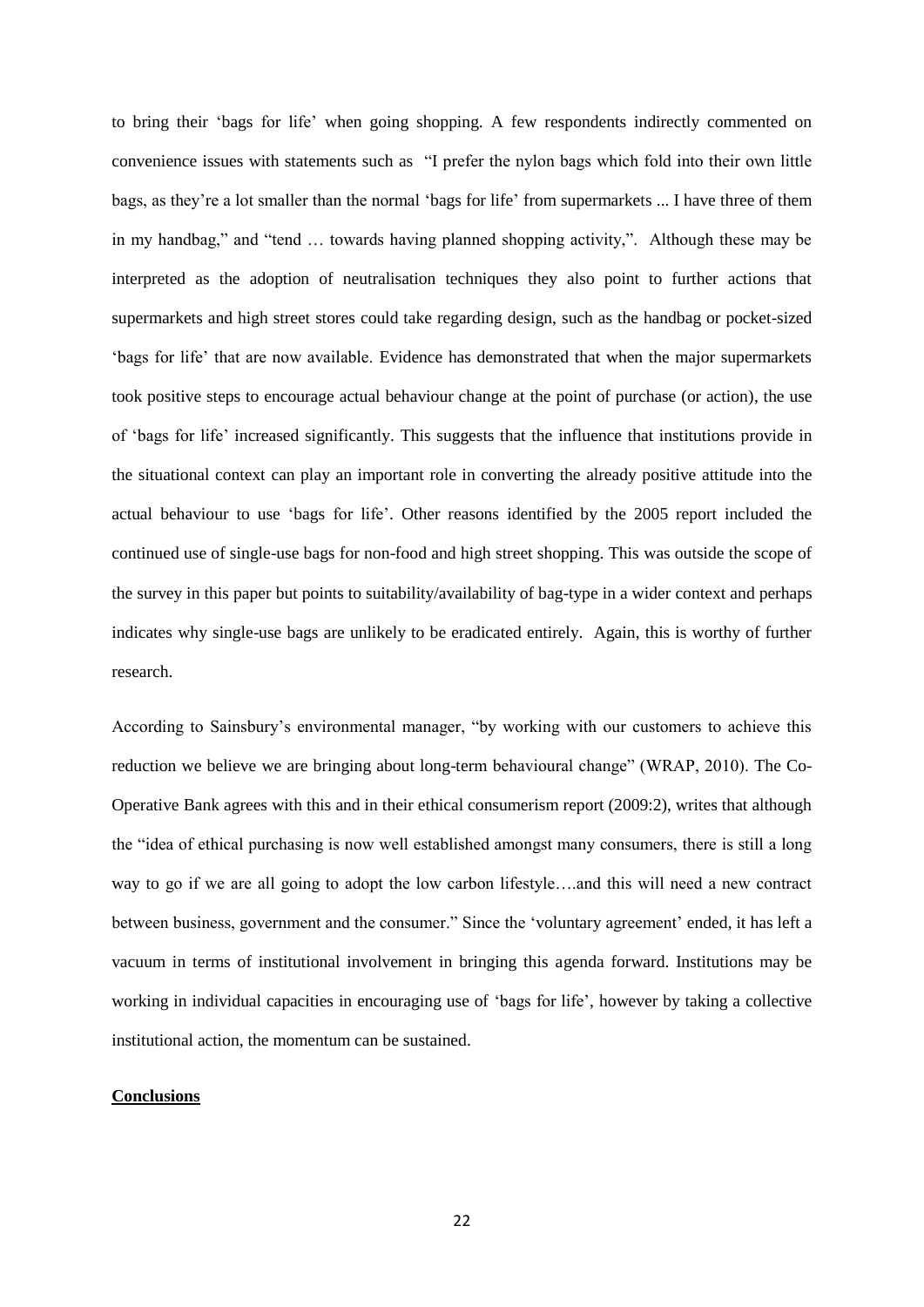This paper makes several important contributions to the existing literature on attitudes and intentions towards ethical behaviour. The first contribution is that by taking a holistic view of institutionsindividual interactions, we have looked at the chronology of how attitudes contribute to intention formation which mediates behaviour change. This paper argues that both institutions and individuals have an active amplification role to play in contributing to the eventual embedding of this behaviour. Other literature in this field have either focused on attitudes-intention, or the intention-behaviour gaps. Our findings demonstrate that individuals play a significant role in encouraging attitudinal change, and institutions are necessary for closing the intention-behaviour gap. These need to go hand in hand in order to effect a sustained change in behaviour. The second contribution is methodological. Rather than asking people to identify the barriers towards the use of 'bags for life', we have asked them to articulate how they would personally persuade their friends and family to adopt their use. This is important because it identifies the attitude-behaviour gap that persists in their social settings. This will help in future campaign planning. By understanding the extent of attitudinal change and the stage reached in embedding behaviour change, future campaign planning can target the appropriate stage which these attitudes have reached with the appropriate level of intervention (individual or institutional).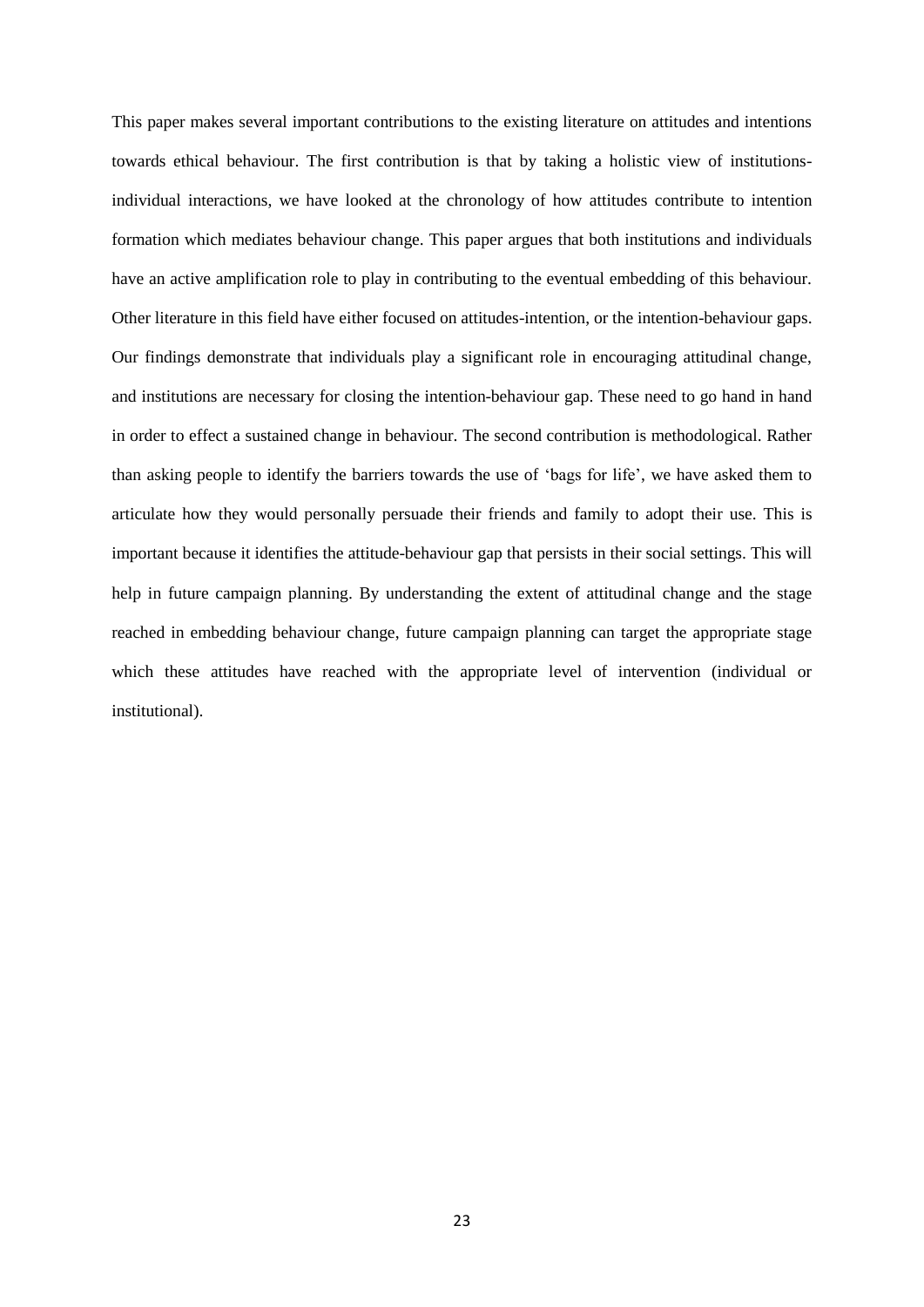#### *References:*

Ajzen, I. (1991). The theory of planned behaviour. *Organizational Behaviour and Human Decision Processes, 50,* 179-211.

Ajzen, I. and Fishbein, M. (1980). *Understanding Attitudes and Predicting Social Behavior.* Prentice-Hall, Englewood Cliffs, NJ.

Andrew Irving Associates. (2005). Carrier bag usage and attitudes: Benchmark and target market survey.<http://www.wrap.org.uk/sites/files/wrap/CarrierBagUsage.pdf>

Armitage, C. J. and Conner, M. (2001). Efficacy of the theory of planned behaviour: A meta-analytic review. *British Journal of Social Psychology* 40, 471-499.

Auger, P. and Devinney, T. M. (2007). Do what consumers say matter? The misalignment of preferences with unconstrained ethical intentions. *Journal of Business Ethics* 76, 361-383.

Banerjee, A. V. (1992). A simple model of herd behaviour. *The Quarterly Journal of Economics* 107, 797-817.

BBC News (2008). Plastic bag bans around the world.  $28^{th}$  February, [http://news.bbc.co.uk/go/pr/fr/-](http://news.bbc.co.uk/go/pr/fr/-/1/hi/world/7268960.stm) [/1/hi/world/7268960.stm](http://news.bbc.co.uk/go/pr/fr/-/1/hi/world/7268960.stm) Accessed 3 October 2012.

Biernacki, P. and Waldorf, D. (1981). Snowball sampling: Problems and techniques of chain referral sampling. *Sociological Methods and Research 10,* 141-163.

Bikhchandani, S., Hirshleifer, D. and Welch, I. (1998). Learning from the behavior of others: Conformity, fads and informational cascades. *The Journal of Economic Perspectives* 12, 151-170.

Boulstridge, E. and Carrigan, M. (2000). Do consumers really care about corporate responsibility? Highlighting the attitude-behaviour gap. *Journal of Communication Management* 4(4), 355-368.

Bray, J., Johns, N. and Kilburn, D. (2011). An exploratory study into the factors impeding ethical consumption. *Journal of Business Ethics* 98(4), 597–608.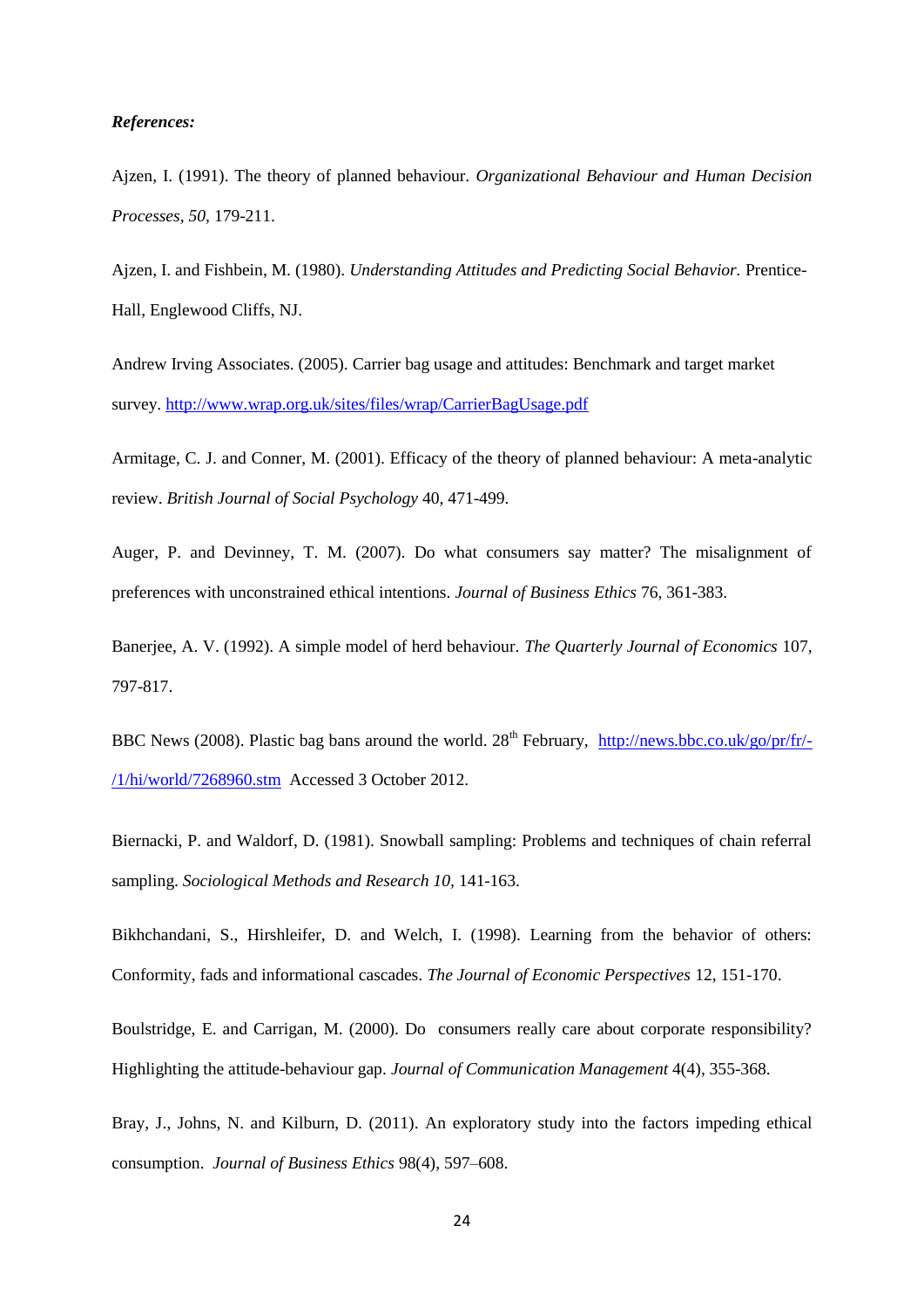British Retail Consortium. (2010). http://www.brc.org.uk/ Accessed 17 June 2010.

Carrigan, M., and Attalla, A. (2001). The myth of the ethical consumer – do ethics matter in purchase behaviour? *Journal of Consumer Marketing* 18(7), 560-577.

Carrigan, M., Moraes, C. and Leek, S. (2011). Fostering responsible communities: A community social marketing approach to sustainable living. *Journal of Business Ethics* 100, 515-534.

Carrigan, M., Szmigin, I. and Wright, J. (2004). Shopping for a better world? An interpretive study of the potential for ethical consumption within the older market. *Journal of Consumer Marketing* 21 (6), 401-417.

Carrington, M. J., Neville, B. A. and Whitwell, G. J. (2010). Why ethical consumers don't walk their talk: Towards a framework for understanding the gap between the ethical purchase intentions and actual buying behaviour of ethically minded consumers. *Journal of Business Ethics* 97, 139-158.

Chatzidakis A., Hibbert, S. and Smith A. P. (2007). Why people don't take their concerns about fair trade to the supermarket: The role of neutralisation. *Journal of Business Ethics* 74, 89-100.

Cooper-Martin, E. and Holbrook, M. E. (1993). Ethical consumption experiences and ethical space. *Advances in Consumer Research* 20 (1), 113-118.

Cowe, R. and Williams, S. (2000). Who are the ethical consumers? The Cooperative Bank, London.

Crowne, D. P., and Marlowe, D. (1960). A new scale of social desirability independent of psychopathology. *Journal of Consulting Psychology*, 24, 349-354.

d'Astous, A. and Legendre, A. (2009). Understanding Consumers' Ethical Justifications: A scale for Appraising Consumers' Reasons for Not Behaving Ethically. *Journal of Business Ethics* 87, 255-268.

Greenhalgh, T., Robert, G., Macfarlane, F., Bate, P. and Jyriakidou, O. (2004). Diffusion of innovations in service organizations: Systematic review and recommendations. *The Milbank Quarterly* 82 (4), 581-629.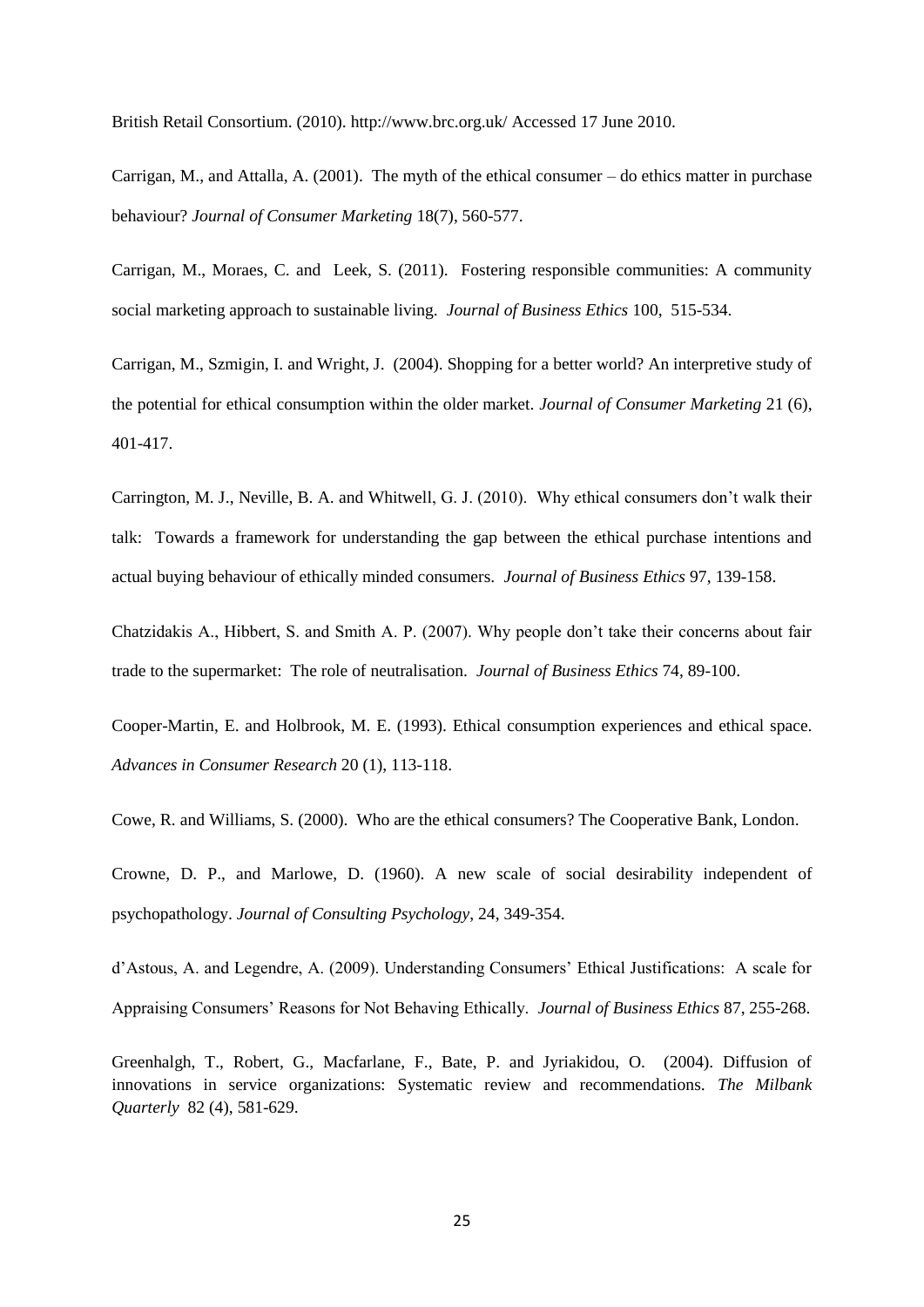Greenwood, R., and Hinings, C.R. (2006). Radical organizational change. In S.R. Clegg, C. Hardy, T.B. Lawrence, & W.R. Nord (Eds.), *The Sage handbook of organization studies* (2nd Ed): 814-842. Sage, London.

Griskevicius, V., Tybur, J. M., and Van den Bergh, B. (2010). Going green to be seen: Status, reputation, and conspicuous conservation. *Journal of Personality and Social Psychology* 98, 392-404.

Haddock-Fraser, J. (2010). The link between corporate brands and eco-management: The role of the news media. *Kent Business School Working Paper Series* no. 224*.* 

Hayabuchi, Y., Enomoto, Y., Yamasue, E., Okumura, H. and Ishihara, K., N, (2005). The role

of environmental education and social system on the plastic bag problem. In: Proceedings of

3rd Conference on the Public Sector Ljubljana, Slovenia

James K, and Grant T. (2003). LCA of degradable plastic bags [www.cfd.rmit.edu.au/content/download/232/1787/.../James\\_and\\_grant.pdf](http://www.cfd.rmit.edu.au/content/download/232/1787/.../James_and_grant.pdf)

Katz, E. and Lazarsfeld, P. F. (1955). *Personal Influence: The part played by people in the flow of mass communications.* New York, NY: The Free Press.

Krippendorff, K. (1980). *Content Analysis: An Introduction to its Methodology*. Beverly Hills, CA: Sage.

Lewis, H., Verghese, K. and Fitzpatrick, L. (2010). Evaluating the sustainability impacts of packaging: the plastic carry bag dilemma. *Packaging Technology and Science* 23, 145-160.

Loo, R. and Loewen, P. (2004). Confirmatory factor analyses of scores from full and short versions of the Marlowe-Crowne Social Desirability Scale. *Journal of Applied Social Psychology* 34, 2343-2352.

Low, W. and Davenport, E. (2007). To boldly go . . . exploring ethical spaces to re-politicise ethical consumption and fair trade. *Journal of Consumer Behaviour* 6, 336-348.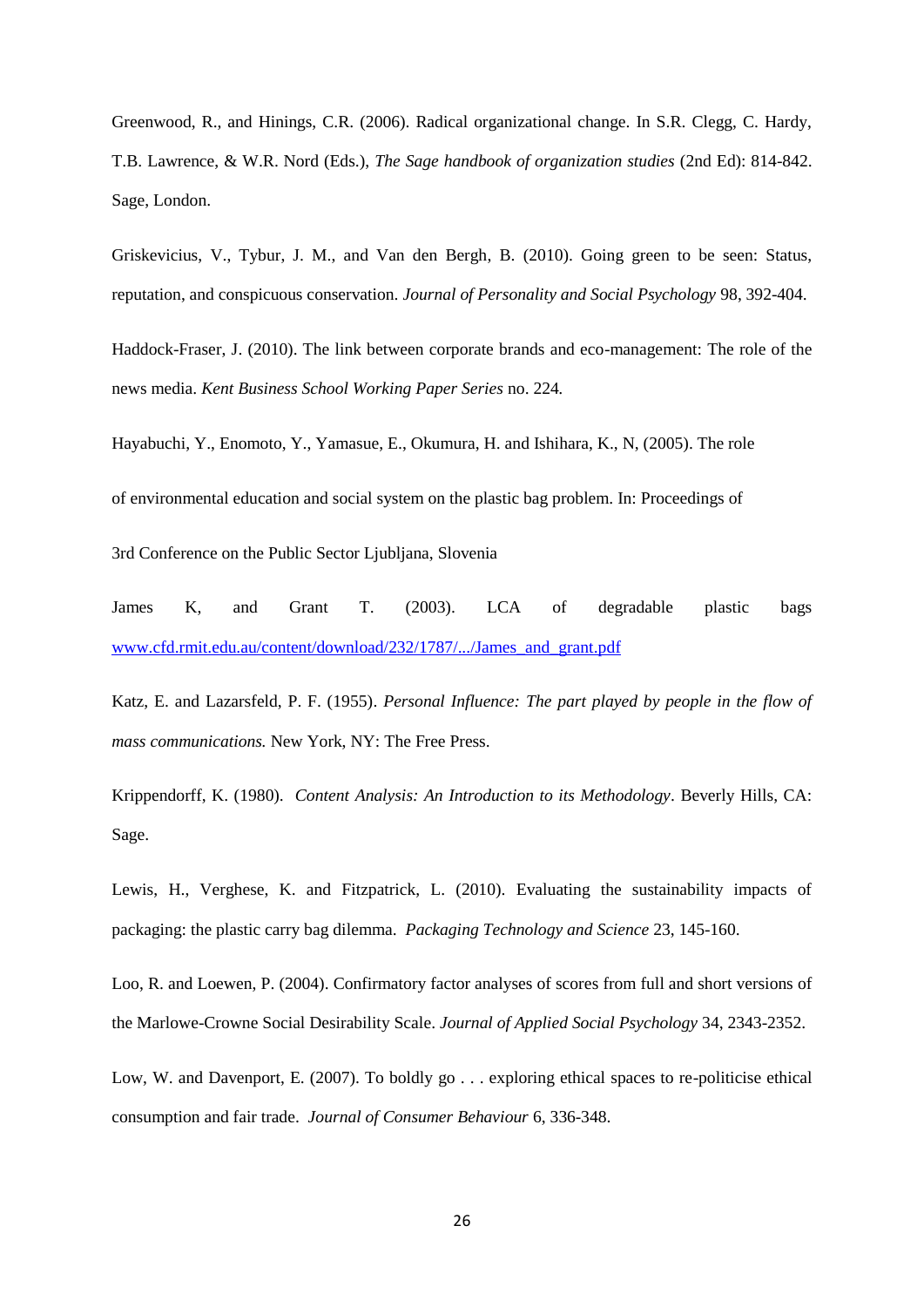May, C. and Finch, T. (2009). Implementing, embedding and integrating practices: An outline of normalization process theory. *Sociology* 43 (3), 535-554.

Miles, M. and Huberman, M. A. (1994). *Qualitative Data Analysis* (2nd ed.). London: Sage.

Moser. S. and Dilling, L. (2007). Towards the social tipping point: Creating a climate for change. In S. Moser & L. Dilling (Eds.)*. Creating a Climate for Change: Communicating Climate Change and Facilitating Social Change.* (pp. 491-516) Cambridge: Cambridge University Press.

Newholm, T. and Shaw, D. (2007). Studying the ethical consumer: A review of research. *Journal of Consumer Behaviour* 6, 253-270.

Noy, C. (2008). Sampling knowledge: The hermeneutics of snowball sampling in qualitative research. *International Journal of Social Research Methodology* 11, 327-344.

Papaoikonomou, E., Valverde, M. and Ryan, G. (2012).Articulating the meaning of collective experiences of ethical consumption. *Journal of Business Ethics* 110, 15-32.

Roach, J. (2008). Plastic bag ban gaining momentum around the world. *National Georgraphic News* 4<sup>th</sup> April, .

Rogers, E.M. (2003). *Diffusion of Innovations*. New York, NY: Norton.

Sharp, A., Høj, S. and Wheeler, M. (2010). Proscription and its impact on anti-consumption behaviour and attitudes: the case of plastic bags. *Journal of Consumer Behaviour* 9 (6), 470-484.

Shaw, D., Shiu, E. and Clarke I. (2000). The contribution of ethical obligation and self-identity to the theory of planned behaviour: An exploration of ethical consumers. *Journal of Marketing Management* 16(8), 879-894.

Strutton, D., Vitell, S.J., and Pelton, L.E. (1994). How consumers may justify inappropriate behaviour in market settings: An application on the techniques of neutralization. *Journal of Business Research,*  30, 253-260.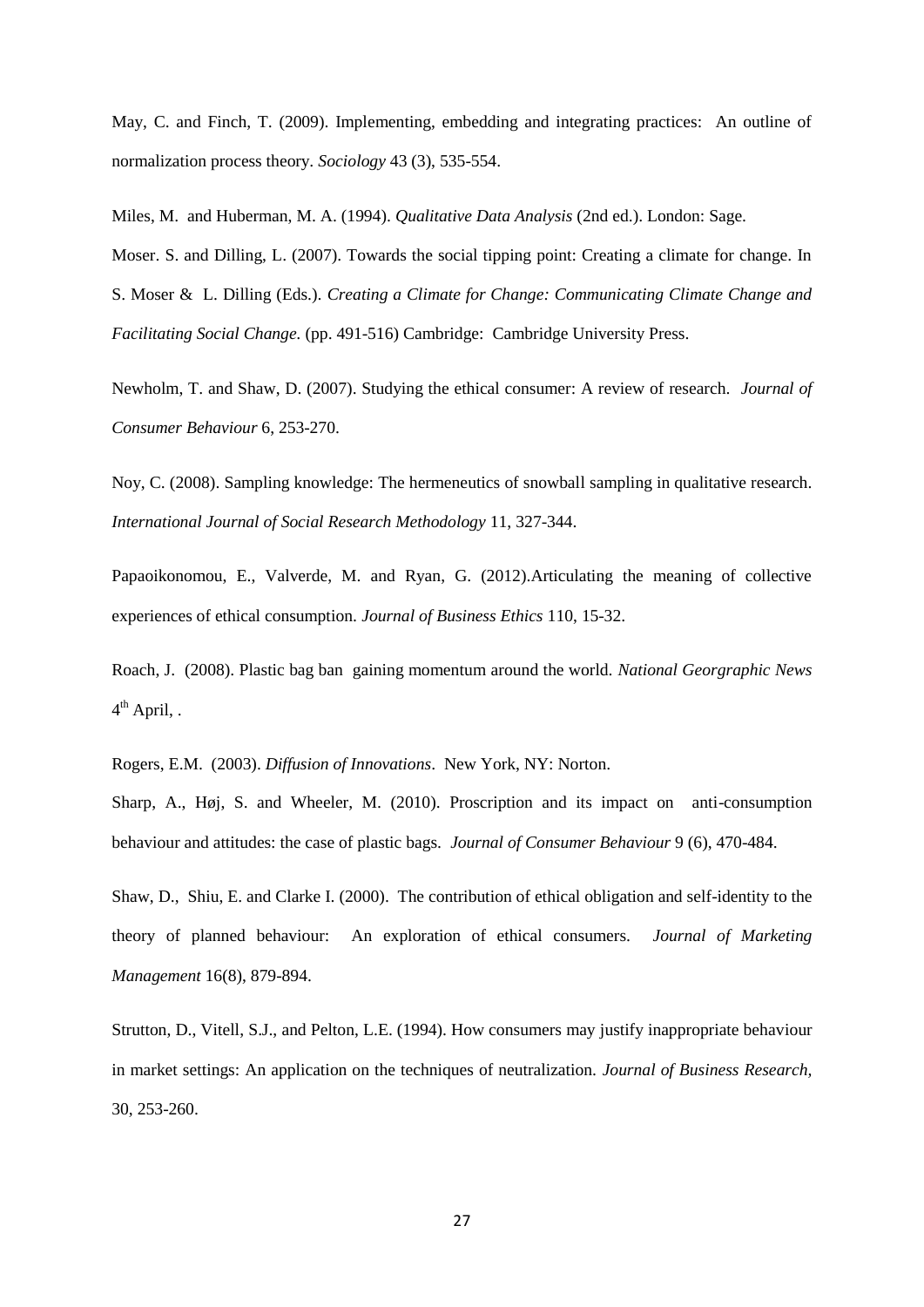The Co-operative Bank (2009). *Ten Years of Ethical Consumerism: 1999-2008.* [http://www.co](http://www.co-operativebank.co.uk/corp/pdf/Ethical_Consumerism_Report.pdf)[operativebank.co.uk/corp/pdf/Ethical\\_Consumerism\\_Report.pdf](http://www.co-operativebank.co.uk/corp/pdf/Ethical_Consumerism_Report.pdf) Accessed 13 July 2011.

The Co-operative Group. (2012). Ethical Consumerism Report 2011. [http://www.co](http://www.co-operative.coop/PageFiles/416561607/Ethical-Consumerism-Report-2011.pdf%20Accessed%203%20October%202012)[operative.coop/PageFiles/416561607/Ethical-Consumerism-Report-2011.pdf Accessed 3 October](http://www.co-operative.coop/PageFiles/416561607/Ethical-Consumerism-Report-2011.pdf%20Accessed%203%20October%202012)  [2012.](http://www.co-operative.coop/PageFiles/416561607/Ethical-Consumerism-Report-2011.pdf%20Accessed%203%20October%202012)

Vitell, S. J. Singhapakdi, A. and Thomas, J. (2001). Consumer ethics: An application an empirical testing of the Hunt-Vitell theory of ethics. *Journal of Consumer Marketing* 18 (2), 153-178.

WRAP. (2010). Waste and Resources Action Programme. [http://www.wrap.org.uk/retail/carrier\\_bags/carrier\\_bags\\_50.html](http://www.wrap.org.uk/retail/carrier_bags/carrier_bags_50.html) Accessed 26th August 2010.

WRAP. (2012). New figures on carrier bags use released by WRAP. <http://www.wrap.org.uk/content/new-figures-carrier-bages-use-released-wrap> Accessed 3 October 2012.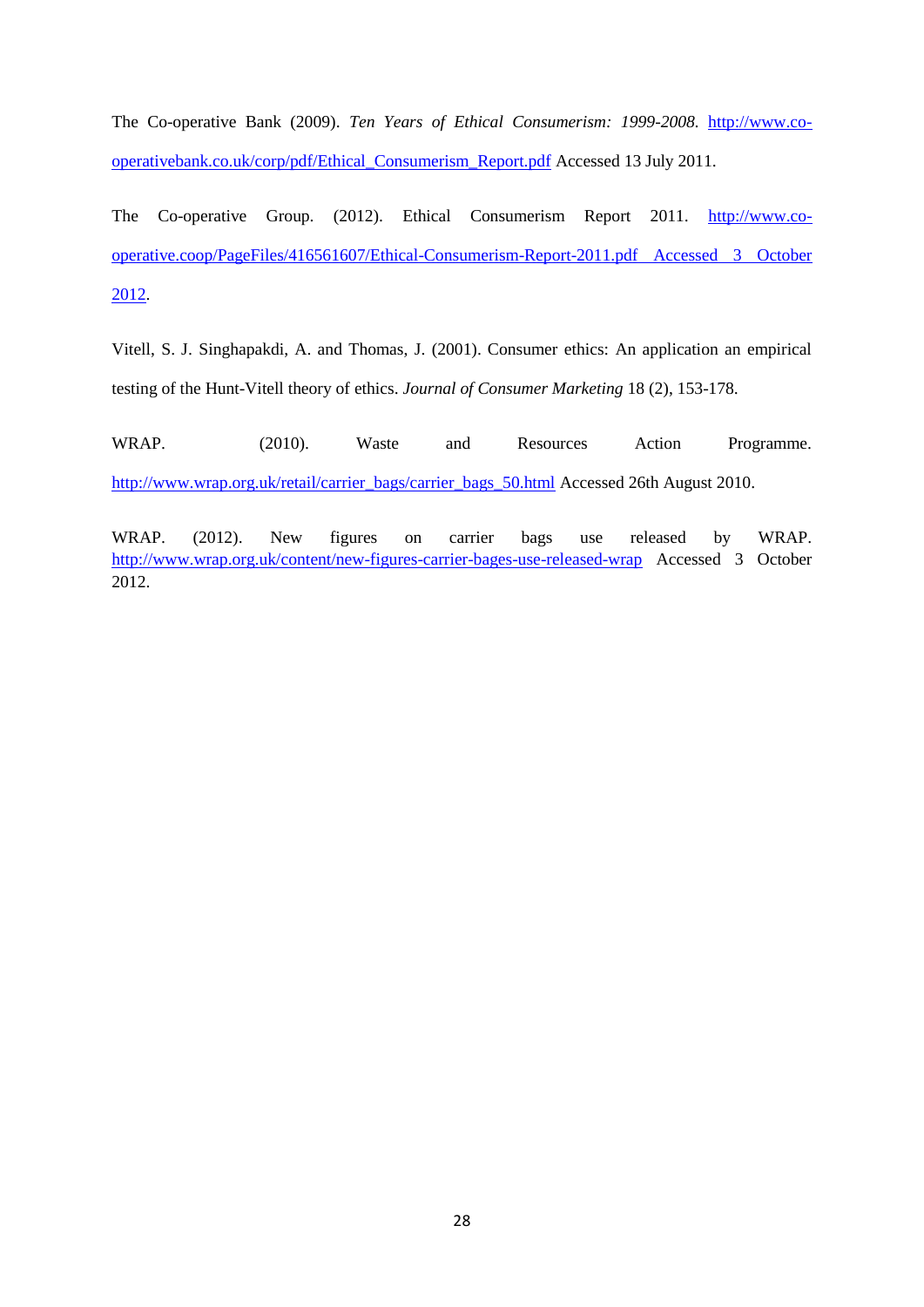

Figure 1: Number of bags issued compared with proportion of bags issued